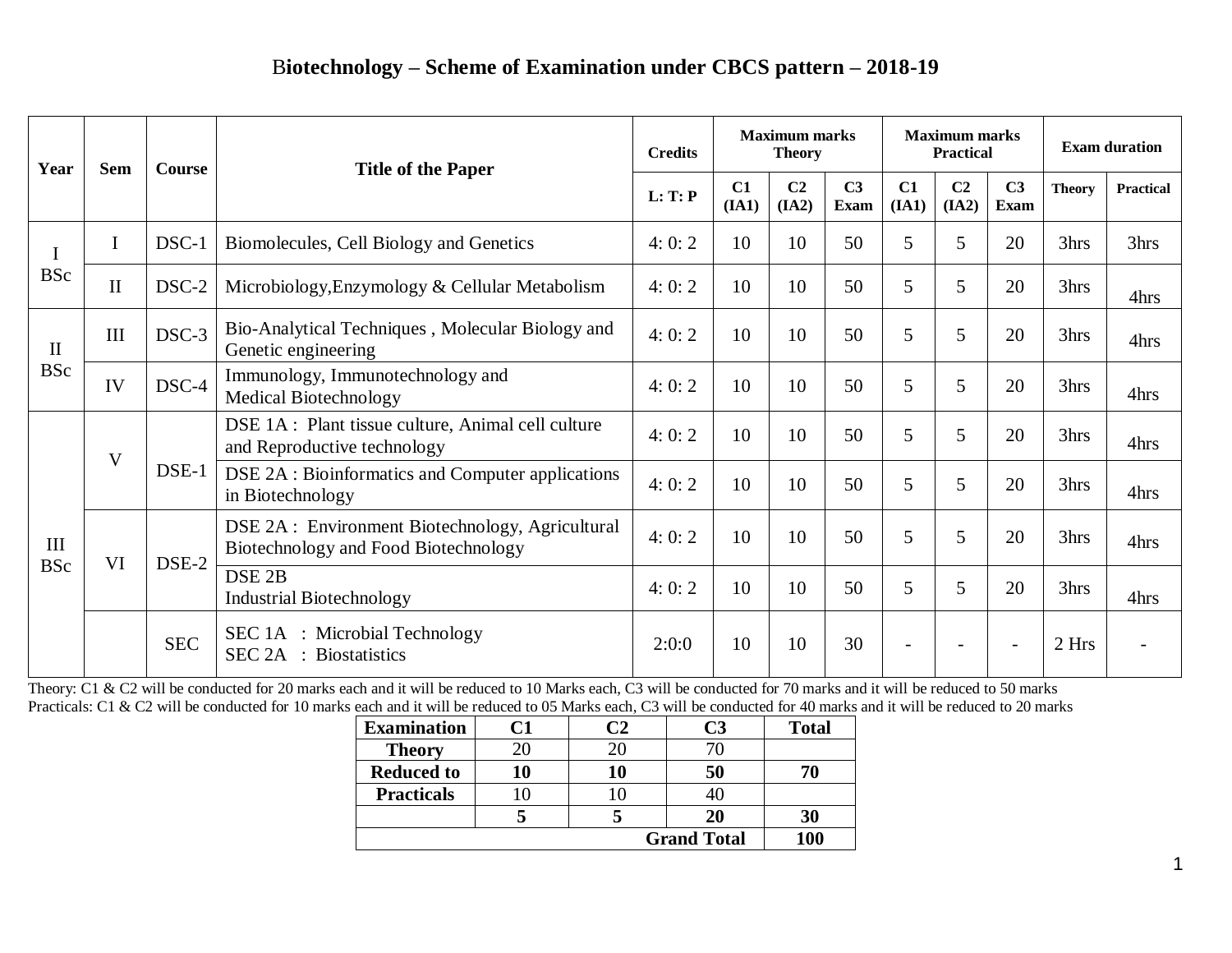## I Semester – Paper I

## **DSC-1: BIOMOLECULES, CELL BIOLOGY AND GENETICS**

## **4 hours per week x 16 weeks = 64 hours**

## **Unit-I 16 Hrs**

**Carbohydrates:** Overview of classification of Carbohydrates, structures and biological importance of derived monosaccharide-sugar acid (glucuronic acid), amino sugars (glucose amine and galactose amine) and deoxy sugars (2-deoxy β, D- ribose). Fischer and Haworth structure of disaccharides and their importance-Sucrose

Polysaccharides—Classification with examples, Structure and biological importance of:-

Homopolysaccharides – Cellulose, Hetero polysaccharide- Heparin.

**Amino acids-** General and Zwitter ionic structure of alpha amino acids, classification based on polarity, pKa values, D and L amino acids.

**Proteins**- Primary, Secondary, Tertiary and Quaternary structural organization of proteins. Structure of Hemoglobin.

**Lipids:** Definition, Classification & Biological importance.

**Fatty acids-** Unsaturated and saturated fatty acids and their nomenclature.

Essential and non-essential fatty acids

**Nucleic Acids:** Structure of Nucleosides & Nucleotides

DNA-Types and forms, secondary structure of DNA (Watson and Crick model)

RNA- Types and biological functions, structure of t- RNA (Clover leaf model)

## **Unit-II 16 Hrs**

**Cell Organelles:** Ultrastructure and functions of cell wall, plasma membrane, nucleus, mitochondria, chloroplast, endoplasmic reticulum, golgi bodies, lysosomes and microbodies. **Cell cycle:** Over view of cell division, Mitosis and Meiosis.

Structure and functions of different types of muscle cells, mechanism of muscle contraction, nerve cell structure and functions.

**Special Cells:** Stem cells, differentiation of stem cells and their application.

Blood cells- structure and functions of different types of blood cells.

**Cancer cells:** Definition of Proto-oncogene, oncogenes, Tumor suppressor genes and its types. Differences between normal cell and cancer cell.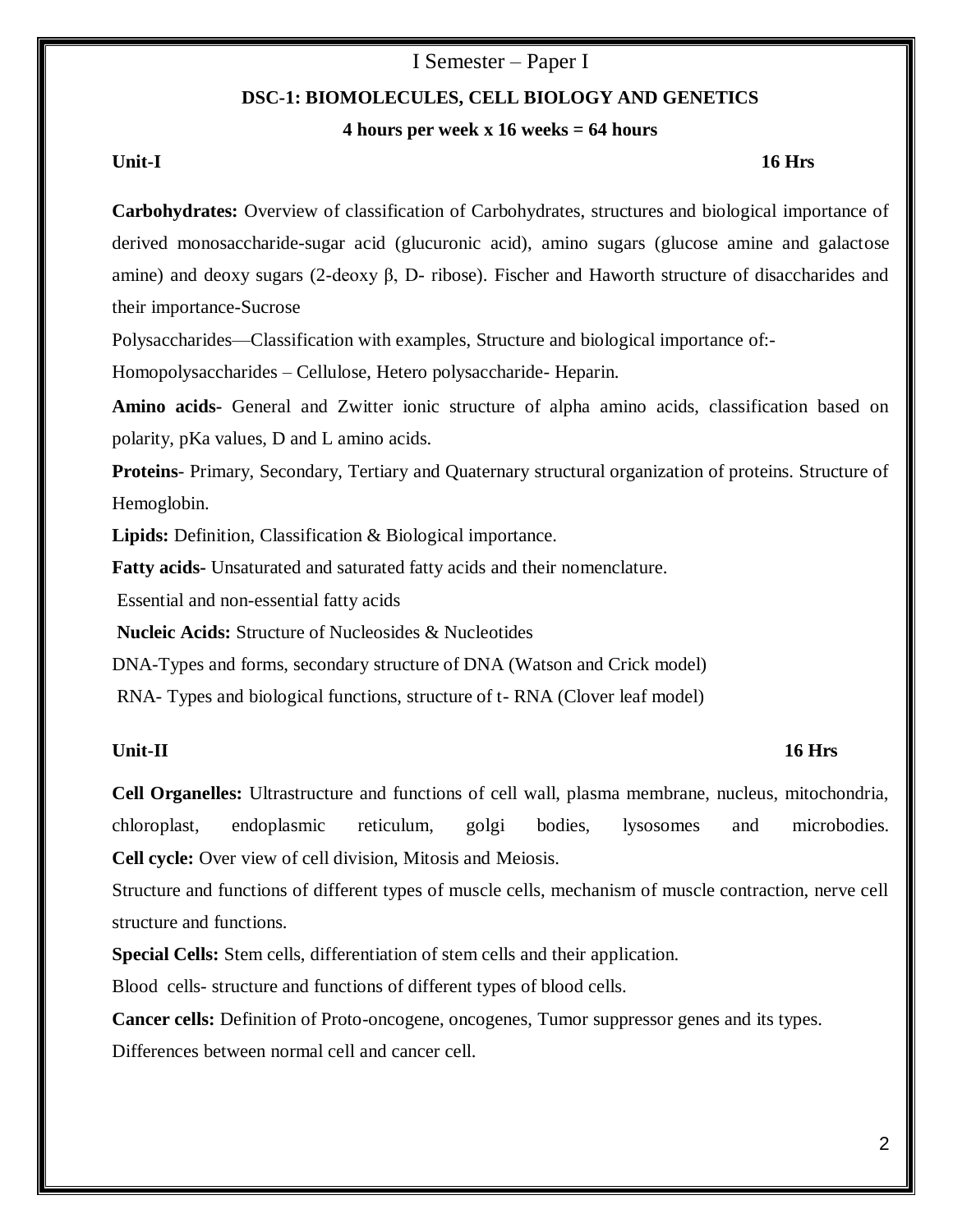### **Unit-III 16 Hrs**

Regulation of cell cycle, Cell senescence and programmed cell death

**Cell cell interaction:** Cell junctions- Septate, Tight and gap junctions, Neuro muscular junction and mechanism of neurotransmission.

**Cell- Cell communication:** Basics of Cellular Signaling, Types of cell signaling, Classes of cell surface receptors. Second messengers- example: cAMP,

**Eukaryotic chromosome**: Types, chromatin structure - Centromere, secondary constriction, telomere, chromonema, euchromatin and heterochromatin.

**Ultra structure**: Nucleosome models.

**Special chromosomes**- Structure of Lamp brush and Polytene Chromosome

**Chromosomal aberrations:** Deletion, duplication, inversion, translocation and ploidy.

### **Unit-IV 16 Hrs**

**Mendelian theory**: Overview of Mendelian inheritance, test cross and back cross.

**Deviation to Mendelian inheritance**-Interaction of genes (13:3 ratios), Incomplete dominance & Co dominance.

**Interaction of genes**: Supplementary factors (comb pattern in fowls), Complimentary genes (flower colour in sweet peas). Multiple factors-skin colour in human beings, Epistatis-plumage colour in poultry, Sex linked inheritance.

**Linkage and crossing over:** Types, linkage in Maize and linkage in Drosophila.

Mechanism of crossing over, types and its importance of crossing over

**Chromosomal disorders in humans**- Turner's, Down's and Klenifelter's syndrome –

Causes,symptoms and treatment

**Mutation:** Natural and induced mutations- Chemical and physical mutagens

**Extra chromosomal inheritance in plants and animals**-Mitochondrial and chloroplast.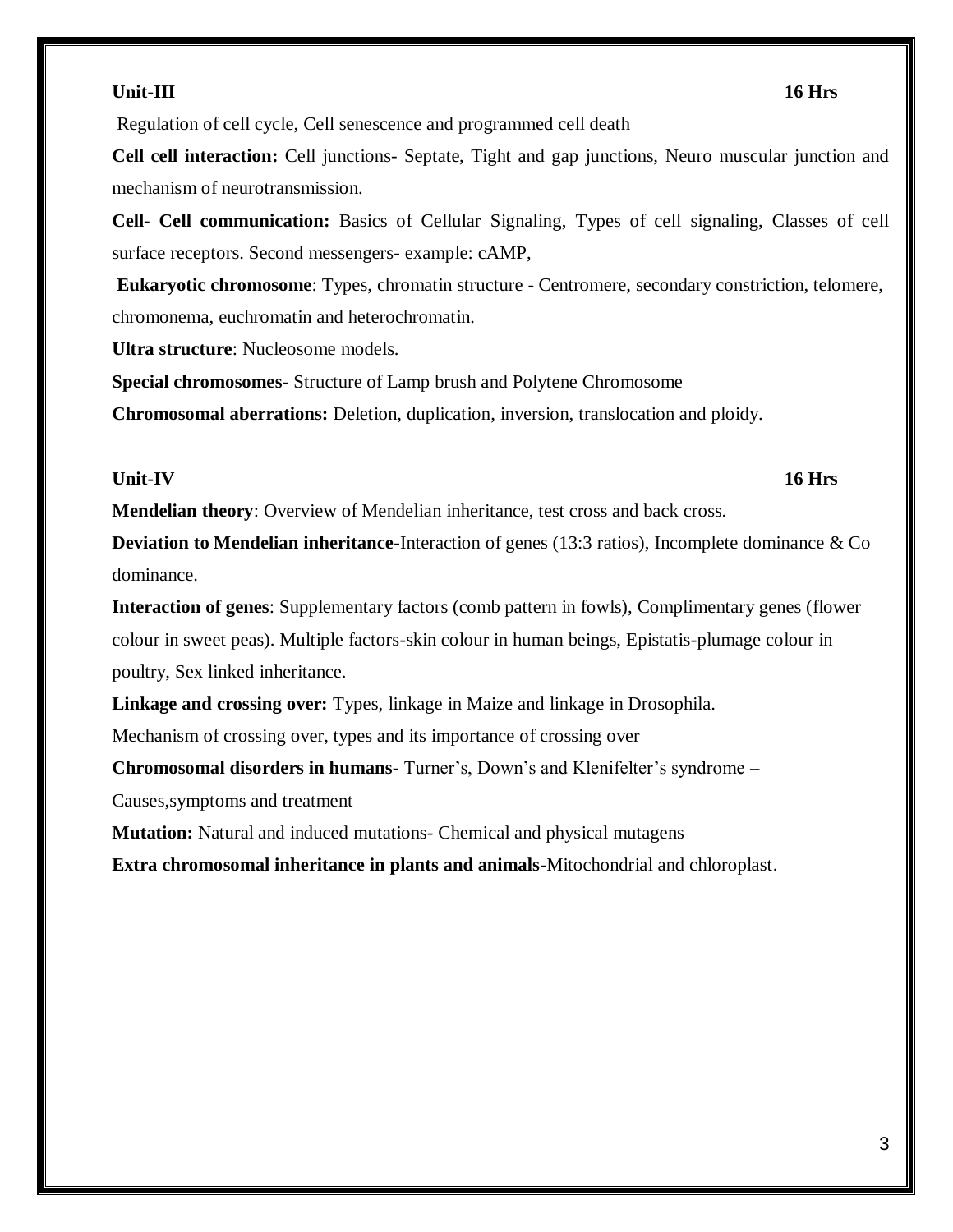## **2 Credits for practicals of 4 hours per week. 4 hoursx16 weeks=64 hours.**

## **DSC- 1 PRACTICALS**

- 1. Qualitative analysis of Carbohydrates-Glucose, fructose, galactose, maltose, Lactose & starch.
- 2. Qualitative tests of amino acids- Phenylalanine, Tyrosine, Tryptophan, Cystine, Histidine
- 3. Estimation of Reducing sugar by DNS method.
- 4. Estimation of Protein by Biuret method
- 5. Haemocytometer.
- 6. Micrometry.
- 7. Separation of cell organelles by differential centrifugation.
- 8. Temporary preparation of stained samples for: Mitosis (onion root tip).
- 9. Study of different stages of meiosis.
- 10. Study of morphology of wild type male and female drosophila and *Drosophila* mutants
- 11. Buccal smear- barr bodies
- 12. Study of normal and abnormal human karyotypes [ Turner's Syndrome, Down's Syndrome,

Klienfelter's Syndrome]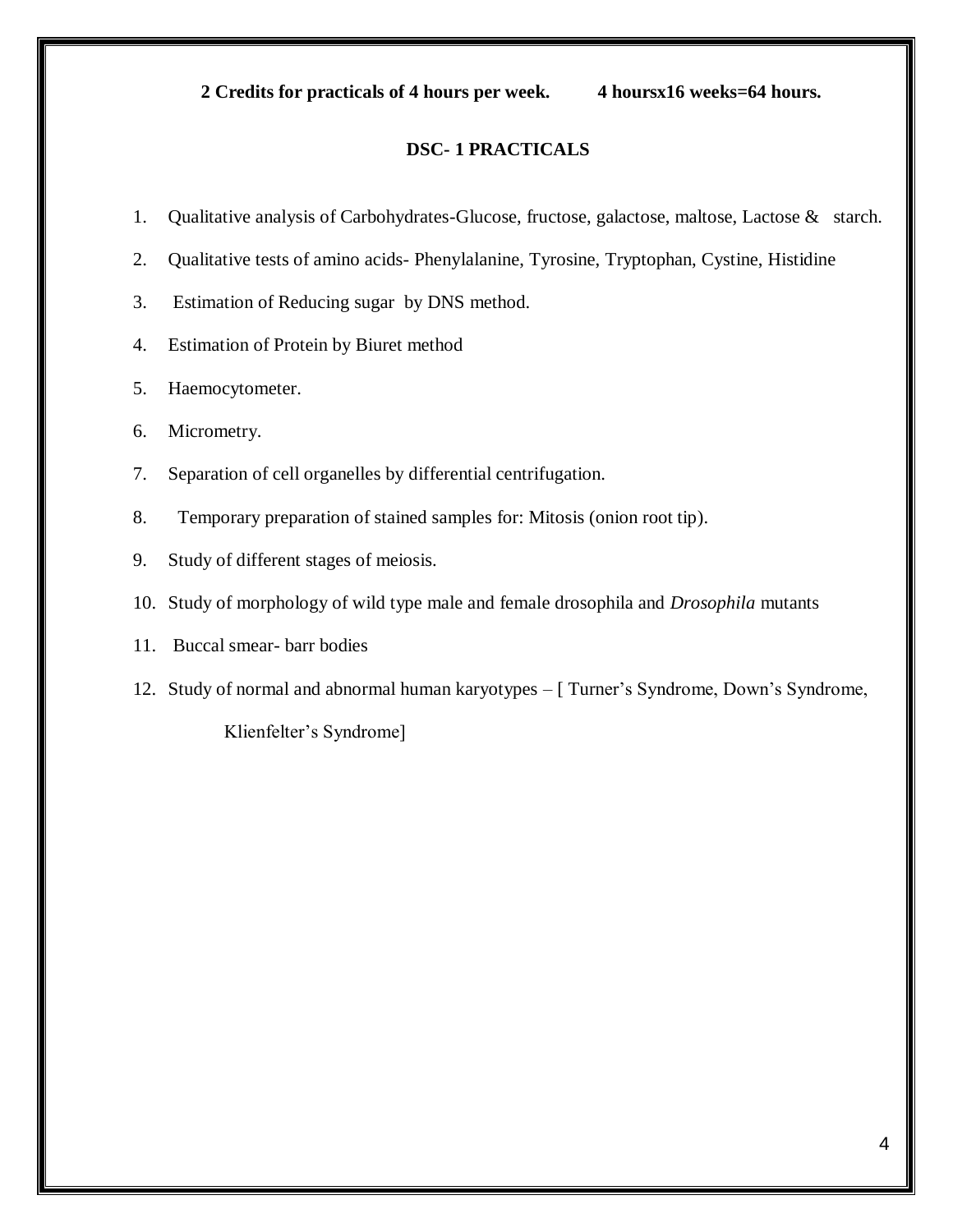## II Semester – Paper II

## **DSC-2: MICROBIOLOGY, ENZYMOLOGY AND CELLULAR METABOLISM**

### **4 hours per week x 16 weeks = 64 hours**

**Unit 1** 16 Hrs

Generalized structure of virus, bacteria and fungus.

Microbial nutritional classification, Microbial growth curve

## **Basic microbiological techniques: Sterilization and Disinfection**:

a) Physical methods – Autoclave, Hot air oven, laminar air flow and membrane filters.

b) Chemical methods – Alcohol, Aldehydes, Phenols, Halogens and gaseous agents.

c) Physical methods-UV rays and Gamma rays

**Staining techniques:** Types- Principles of simple (direct and indirect) and differential (Gram staining) staining techniques.

**Pure culture techniques** –media preparation, pure culture techniques, methods of maintenance and preservation of culture.

**Genetic recombination in bacteria:** Transformation, transduction and conjugation

### **Unit-II 16 Hrs**

**Enzymes:** Introduction, general characteristics ,nomenclature.

Units of enzyme activity, Concept of active sites and enzyme specificity. Energy of activation

Concept of Coenzyme (NAD) & Cofactors (FAD).

**Factors affecting enzyme activity-** Substrate concentration, pH, temperature, inhibitors and activators.

Significance of Michaelis Menton's equation ( no derivation), Km and Vmax.

**Enzyme inhibition-** Competitive, non competitive and un- competitive inhibition

**Allosteric enzymes-** Definition and explanation with an example (Phosphofructokinase)

**Isozymes-** Definition and explanation with an example (LDH)

**Multienzyme complex**- Definition and explanation with an example (PDH)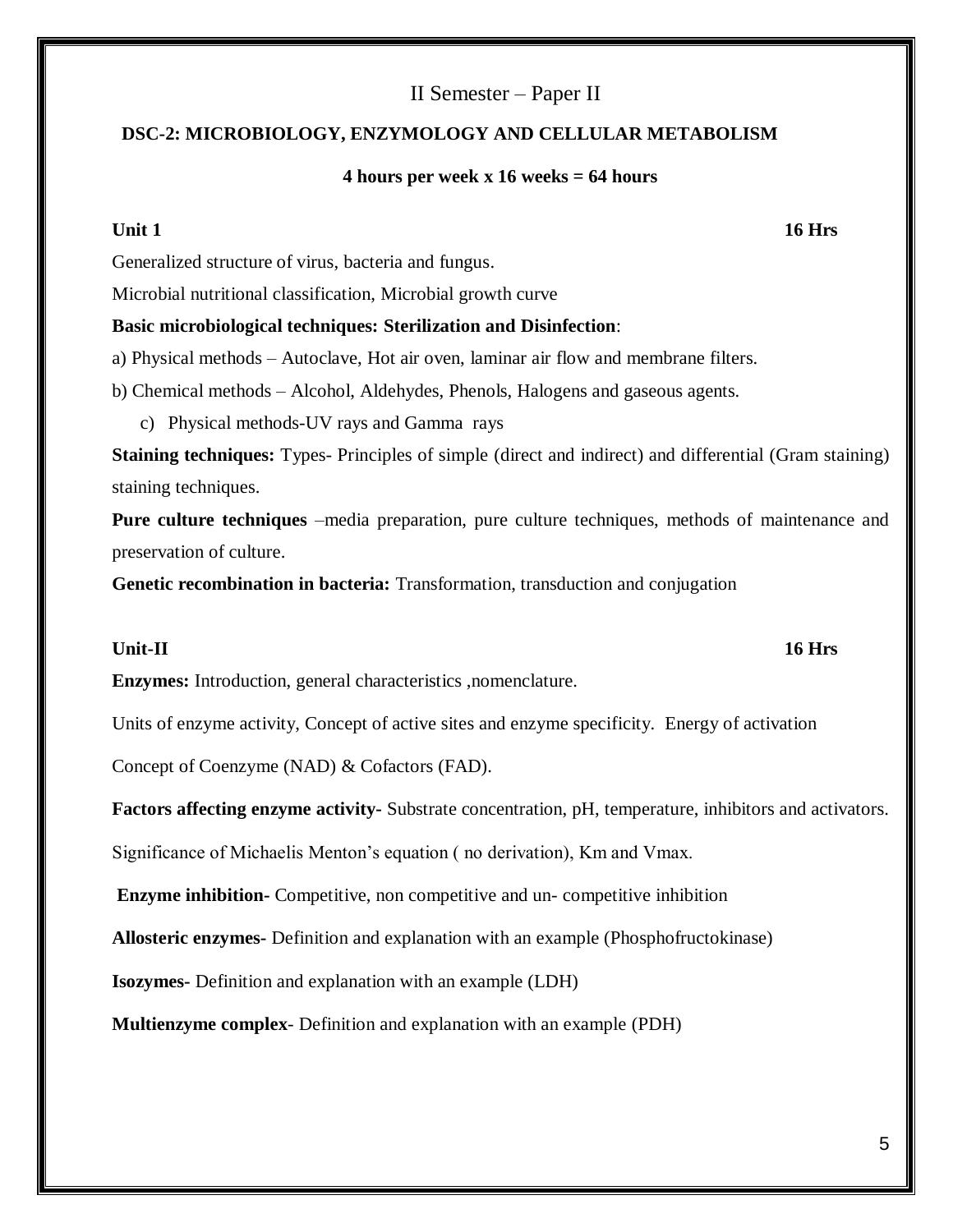### **Unit-III 16 Hrs**

**Metabolism –** Definition, catabolism and anabolism, overview of metabolic pathways.

**Carbohydrate Metabolism:** Glycolysis-Reactions of schematic pathway, Energetics and Stoichiometry.

Fates of Pyruvate under aerobic and anaerobic conditions.

**TCA Cycle:** Reactions & energetics.

**Gluconeogenesis :** Reactions and its significance.

**Amino acid metabolism:** Glucogenic and ketogenic aminoacids, general reactions of aminoacid metabolism- Transamination, Deamination(oxidative  $\&$  nonoxidative)  $\&$  Decarboxylation with suitable examples, urea cycle-Reactions and significance

### **Unit-IV 16 Hrs**

**Bioenergetics:** Concept of free energy and high energy compounds (ATP), Electron transport chain (representation only), and oxidative phosphorylation (Mechanism- any one).

**Lipid Metabolism:** α, β and ω oxidation of fatty acids (Definition only) , β oxidation of fatty acids containing even number of carbon atoms,

**Metabolism of Nucleotides:** Generalized Degradation pathway of Purines and Pyrimidines.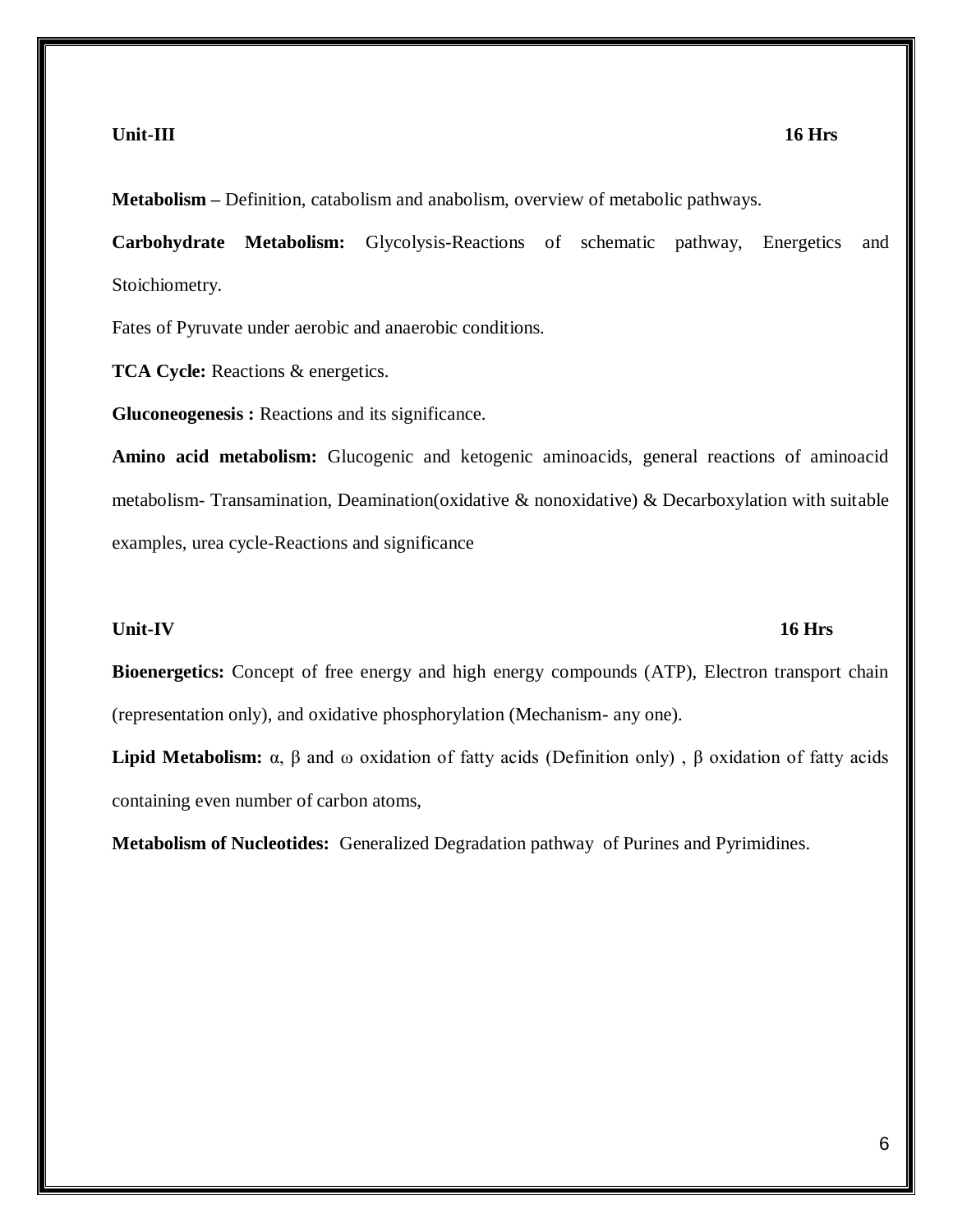## **4 hours per week x 16 weeks = 64 hours**

## **DSC-2 PRACTICALS**

- 1. Preparation of media: Nutrient agar, nutrient broth and potato dextrose agar media.
- 2. Isolation of microorganism from air, water & soil
- 3. Pure culture techniques
- 4. Bacterial staining techniques-simple and differential (Gram's)
- 5. Effect of pH on enzyme activity.
- 6. Effect of Temperature on enzyme activity.
- 7. Effect of activator (Cl<sup>-</sup>) on enzyme activity.
- 8. Effect of substrate concentration on enzyme activity
- 9. Isolation of cholesterol and lecithin from egg yolk.
- 10. Qualitative Tests for normal & abnormal constituents of urine
- 11. Isolation of enzymes from germinating seeds
- 12. Estimation of Urea by DAMO method.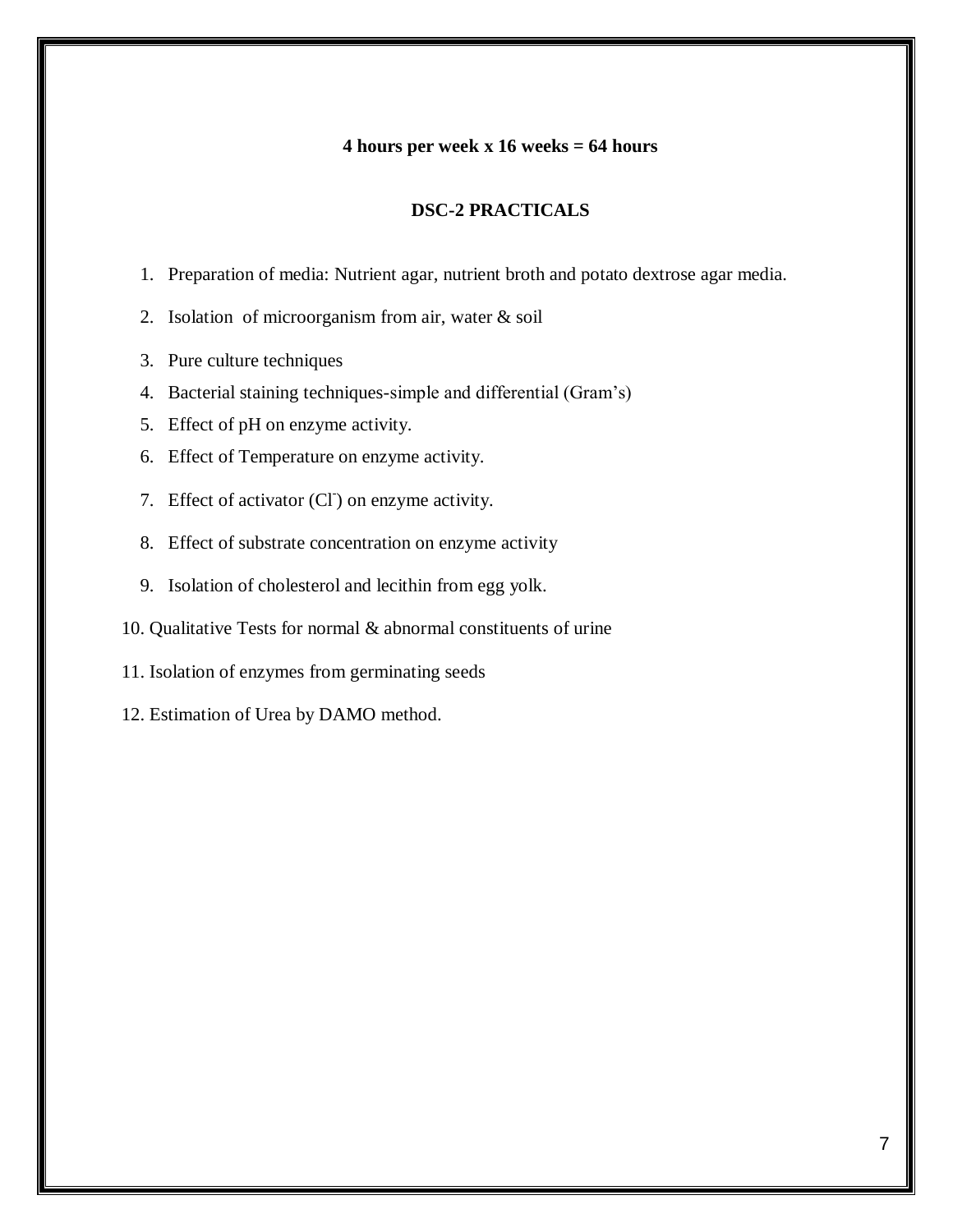## III Semester – Paper III

# **DSC-3: BIOANALYTICAL TECHNIQUES, MOLECULAR BIOLOGY AND GENETIC ENGINEERING 4 hours per week x 16 weeks = 64 hours**

**Unit-I 16 Hrs**

**Introduction to Molecular biology:** Central dogma of molecular biology

**Mechanism of DNA replication in prokaryotes**- enzymes and proteins involved in replication Replication fork, Initiation, Elongation and Termination.

**Modern Concept of genes:** Generalized structure of Prokaryotic genes and eukaryotic genes

**Transcription of Prokaryotic genes:** Structure of RNA polymerase. Initiation, elongation and termination, Inhibitors of transcription.

**Regulation of gene expression in prokaryotes**- Lac operon

**Genetic code:** Features of genetic code and Wobble hypothesis.

**Translation of Prokaryotic genes***: Mechanism of protein synthesis*- Activation of amino acids, initiation, elongation and termination.

## **Unit-II 16 Hrs**

Introduction and recent trends in Genetic Engineering.

**Enzymes in Genetic Engineering** - Restriction endonucleases- types with examples, Ligases, alkaline phosphatases, polynucleotide kinases, terminal deoxynucleotidyl transferases, S1 nuclease, DNA polymerases, Klenow fragment, Taq DNA polymerases, ribonuclease, reverse transcriptase.

Gene cloning vectors: Types –Cloning vector and expression vector.

Importance of plasmids as cloning vectors, types of plasmids, concepts of YAC and BAC

Structure and applications of derived vectors – plasmids (pBR322) and cosmids (pJB8) .

**Properties of Cloning hosts**: *E.coli*, yeast, plant cells and mammalian cells.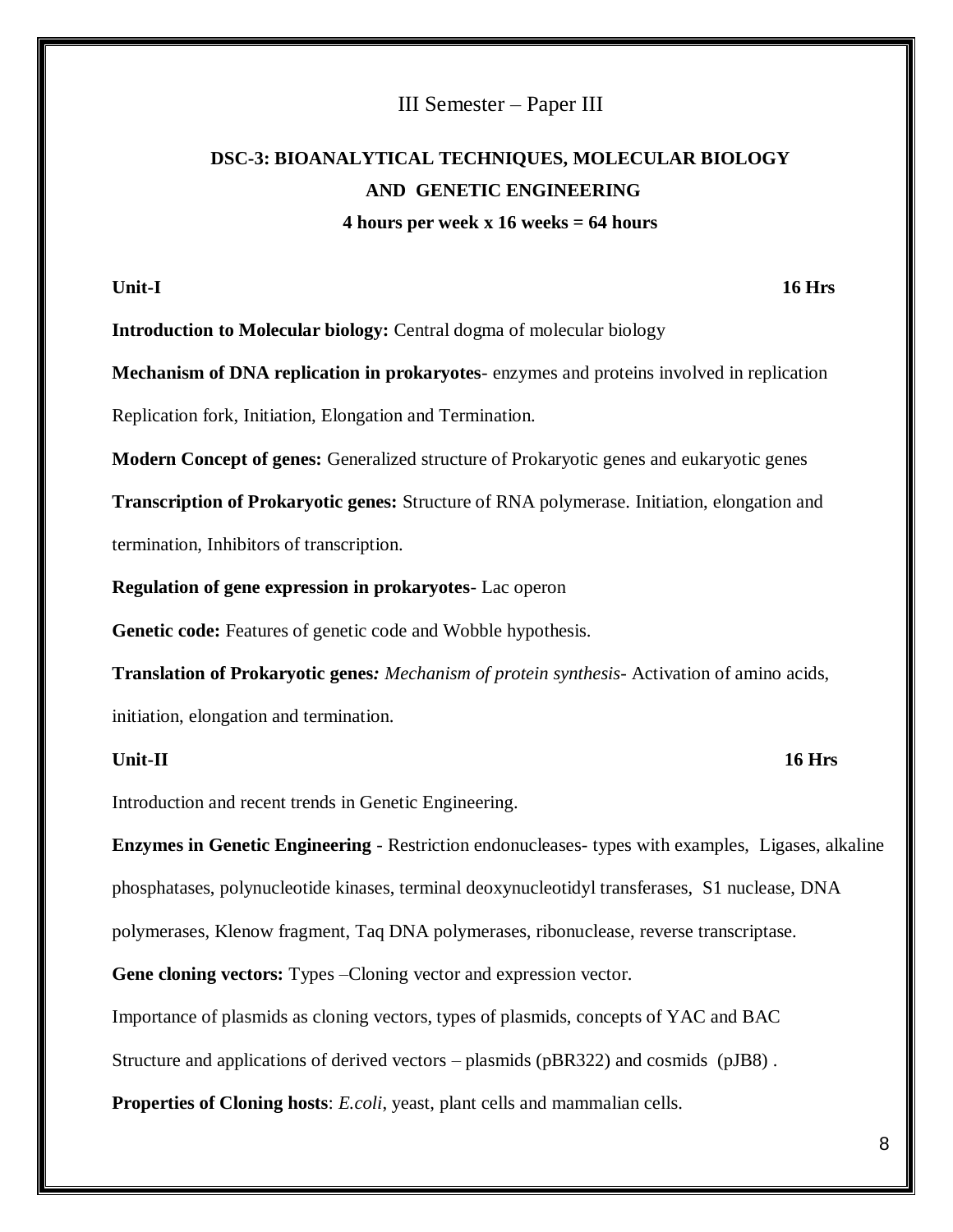### **Unit-III 16 Hrs**

**Recombinant DNA technology**: Isolation of DNA, mRNA, preparation of complementaryDNA, DNA Probes- types and preparation Construction of cDNA and genomic libraries. **Genetic Engineering Techniques** : Principle and applications of PCR **Blotting techniques :** Southern and Northern blotting **DNA sequencing** : Maxam Gilbert and Sanger's methods **Electrophoresis:** Principle and applications of Gel electrophoresis – Agarose & SDS PAGE. **Centrifugation:** Principle and applications - differential centrifugation and density gradient centrifugation

### **Unit-IV 16 Hrs**

**Chromatography:** Principle and Applications of -

i) Partition chromatography: Paper chromatography (Ascending, Descending),

ii) Column chromatography – Adsorption, Ion exchange, Gel permeation, Affinity

**Radioactivity:** Introduction, Principle and applications of GM counter, scintillation counter,

Application of radioisotopes in biology

**Spectroscopy:** Principle and applications of – UV, visible, IR,ESR,NMR and mass spectroscopy.

**Microscopy**: Working principle of light and electron microscopy (SEM and TEM).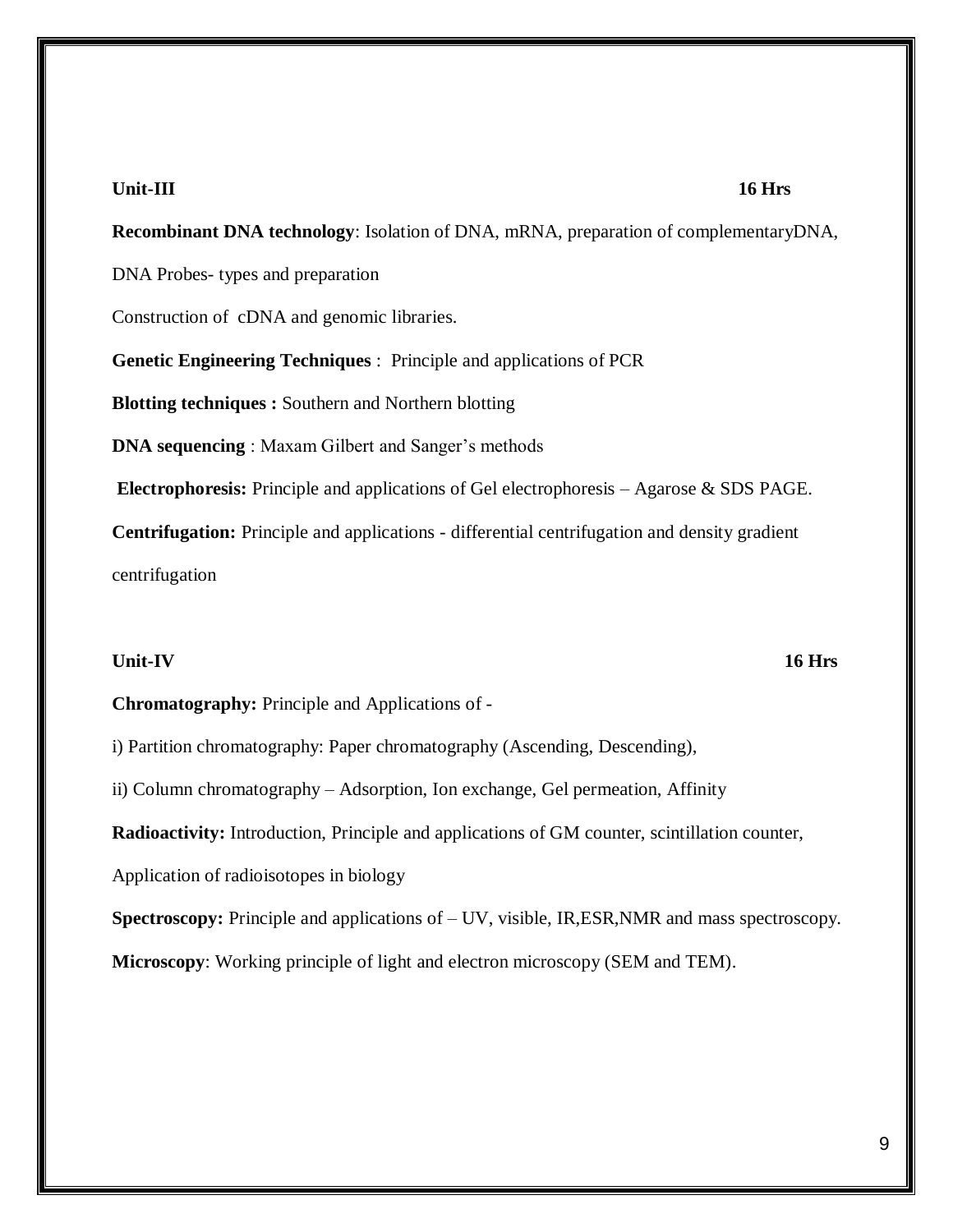# **4 hours per week x 16 weeks = 64 hours DSC 3 - PRACTICALS**

- 1. Preparation of buffers with different pH.
- 2. Verification of Beer's-Lambert's law and determination of  $\lambda$ max.
- 3. Identification of amino acids by circular chromatography.
- 4. Separation of sugars by TLC.
- 5. Isolation of Genomic DNA from Plant tissues.
- 6. Colorimetric estimation of DNA by DPA method.
- 7. Colorimetric estimation of RNA by Orcinol method.
- 8. Determination of purity of DNA and quantification by spectrophotometry .
- 9. Separation of isolated DNA by Agarose gel electrophoresis.
- 10. Isolation of Plasmid DNA from bacteria.
- 11. Restriction digestion of plasmid DNA.
- 12. DNA Ligation.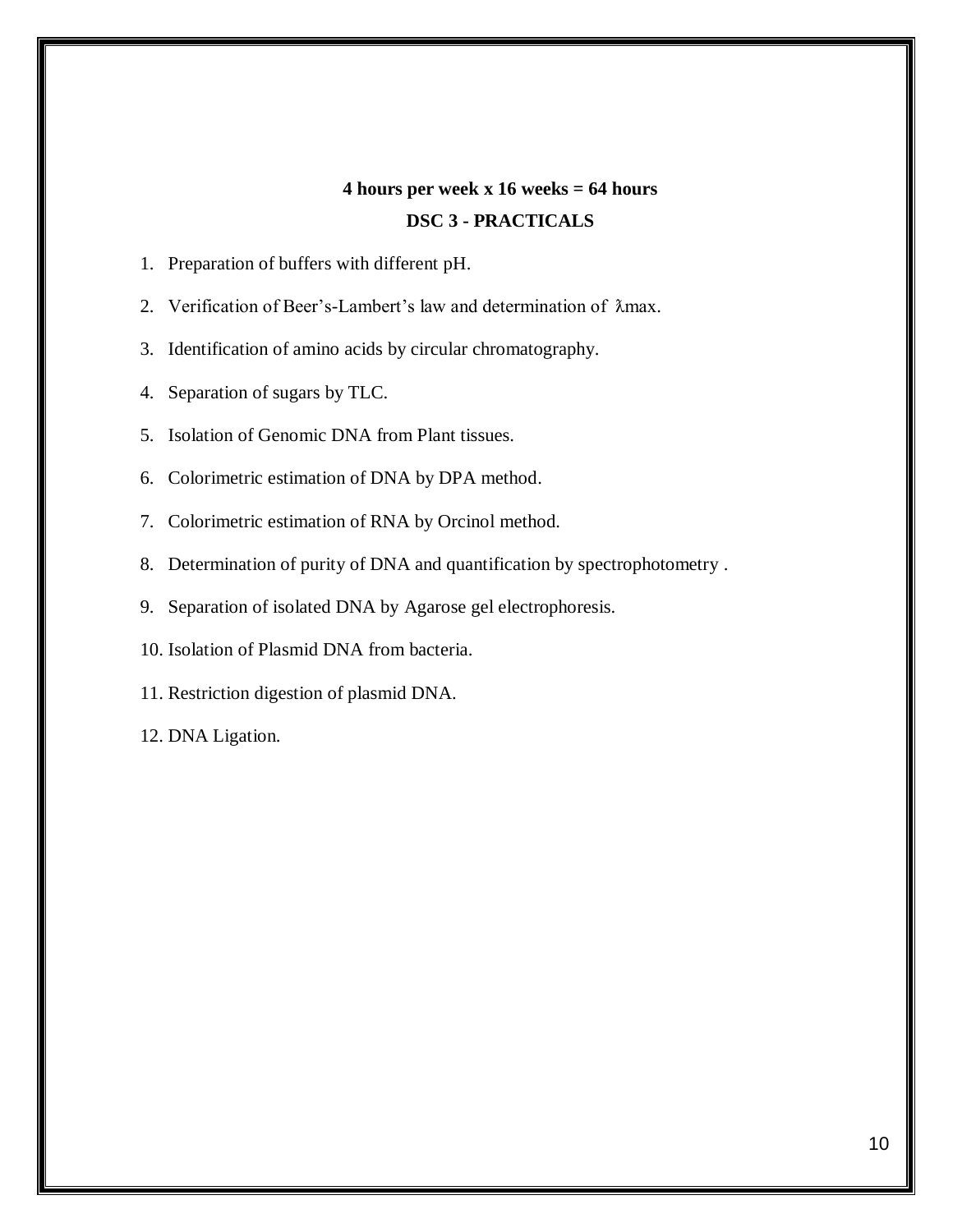## IV Semester – Paper IV

## **DSC-4: IMMUNOLOGY, IMMUNOTECHNOLOGY AND MEDICAL BIOTECHNOLOGY**

## **4 hours per week x 16 weeks = 64 hours**

**Types of immunity:** Mechanism of Innate & Adoptive immunity. **Antibodies**: Definitions, classification, and structure of IgG. **Antigens**: Definition - haptens, epitopes, blood group antigens. **Cells of immune system**: B-cells, T-cells and Macrophages. clonal selection, primary and secondary immune responses ,immunological memory **Organs of immune systems**-Primary and secondary lymphoid organs **–**morphology and functions. Immunological aspects of viral, bacterial and parasitic infections. **Immune disorders**: Auto immune disorders- organ specific and systemic-Grave's diseases, lupus erythematosus. Hypersensitivity- Defnition and types **Major histocompatibility complex**: Definition, structure of HLA, functions of MHC.

Role of complement proteins in immune response.

## **Unit II 16 Hrs**

**Transplantation Immunology**: Types of grafts, graft rejection and graft acceptance.

**Methods used in immunology:** Preparation of antigens and antibodies, purification of antibodies by precipitation,dialysis,affinity chromatography .

Types of immunodiffusion methods, ELISA, RIA, and Western blot analysis, immunoElectrophoresis and .Immunofluoroscence.

Applications of antisera in the detection of various diseases. (Examples: syphilis, typhoid, streptococci infections, HIV).

Types and role of adjuvants, antibody immunotherapy.

## **Unit-I 16 Hrs**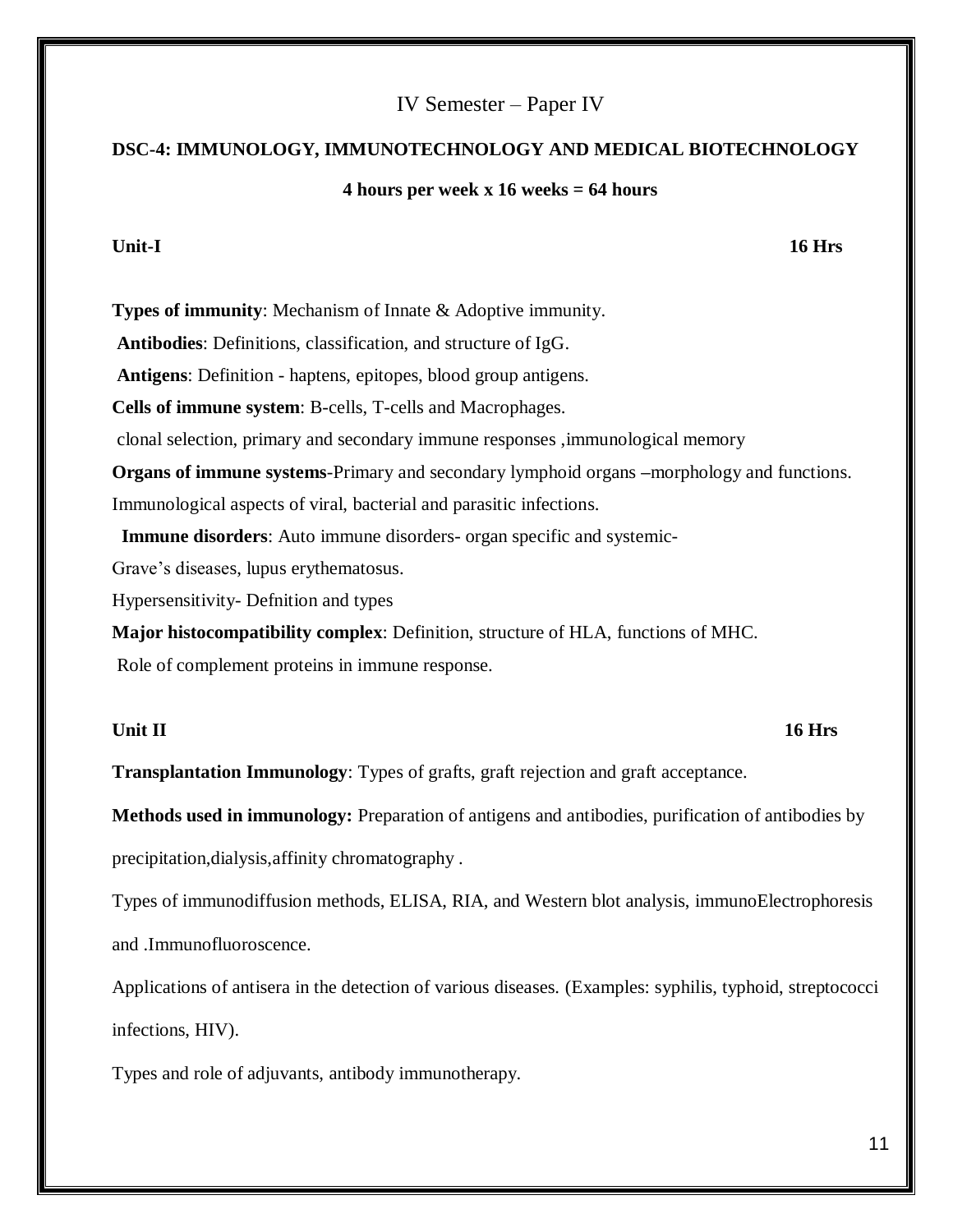### **Unit-III 16 Hrs**

**Vaccine production** : Introduction, types of vaccines. Production of vaccines using genetically engineered organisms (e.g., HBV), edible vaccines.

**Enzymes in diagnosis:** Enzymes used for diagnosis, immobilized enzymes as diagnostic tools. **Nucleic acid analysis:** Features of DNA probe and its applications in diagnosis, diagnosis of infectious diseases- identification of *Mycobacterium tuberculosis* in clinical samples using PCR. **Antibiotics:** Introduction, strain development and improvement of strain by genetic engineering. **Enzymes in therapy**: List of enzymes and their therapeutic applications.

### **Unit-IV 16 Hrs**

**Monoclonal antibodies:** Introduction, production and applications of monoclonal antibodies - for infectious diseases and cancer.

**Human gene therapy:** Definition, somatic and germline gene therapy one example each for in vivo and ex -vivo gene therapy .

**Antisense technology:** Principle and applications.

**Hormone therapy:** List of hormone produced by recombinant DNA technology and their therapeutic applications, production of Humulin.

**Therapeutic proteins:** Cytokines as therapeutic proteins, Production of interferon by recombinant DNA technology and their therapeutic uses.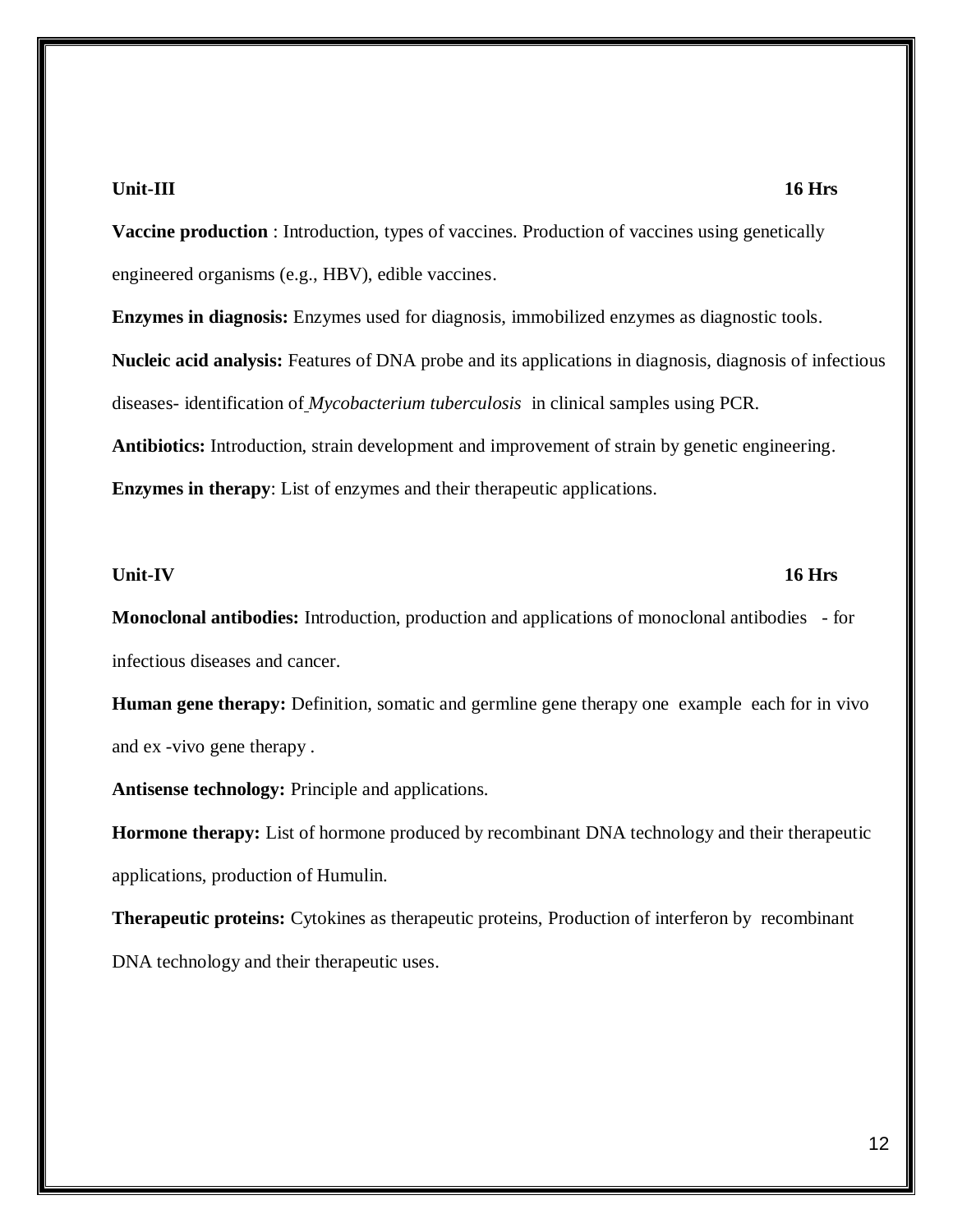## **4 hours per week x 16 weeks = 64 hours**

## **DSC-4 PRACTICALS**

1. ABO Blood Grouping & Rh factor determination

2. ODD

3. Radial Immuno Diffusion

4. ELISA

- 5. Separation of serum from Blood and precipitation of Immunoglobulins
- 6. Osmotic fragility of RBC
- 7. Antibiotic sensitivity assay
- 8. Serum analysis: SGPT
- 9. Serum analysis : SGOT
- 10. Determination of serum urea and uric acid.

11. T- rosette assay

12. MIC assay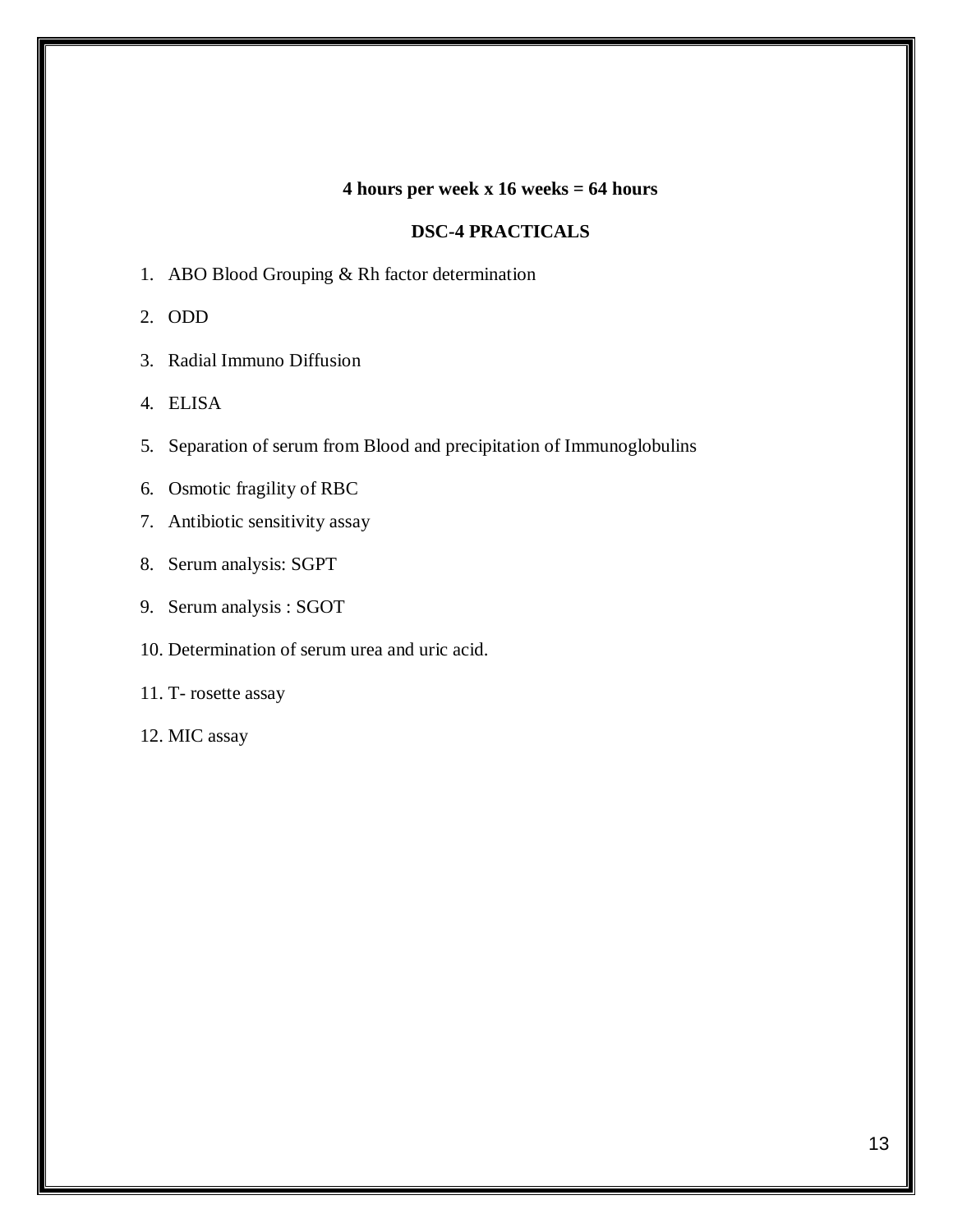## V Semester – Paper V

## **DSE 1A - PLANT CELL AND TISSUE CULTURE, ANIMAL CELL CULTURE AND ASSISTED REPRODUCTIVE TECHNOLOGY**

### **4 hours per week x 16 weeks = 64 hours**

**Unit I** 16 Hrs

**Plant tissue culture**: Introduction, development of plant tissue culture.

**Laboratory organization and culture techniques**: General requirements, aseptic conditions,

media preparation, sterilization, pre treatment to explants.

**Growth regulators** - Auxin, Cytokinin, Gibberrelic acid, Ethylene, Abscissic acid.

**Callus culture**- Definition of callus, initiation, sub culture and organogenesis. Cyto-differentiation,

factors affecting differentiation.

**Organ culture**- Ovary and ovule culture, Embryo culture

Cyto-differentiation, factors affecting differentiation.

**Haploid Culture:** Anther culture and its applications.

**Micro propagation**: Stages and applications

### **Unit II 16 Hrs**

**Germplasm conservation** – Method and applications.

**Somaclonal variations: P**roduction of plants for disease resistance and desired agronomic traits

**Somatic embryogenesis**: protocol and importance of somatic embryogenesis.

**Synthetic seeds** – Types, production and applications.

**Suspension cultures**: Batch and continuous cell suspension culture,

Applications of suspension culture.

**Protoplast culture and fusion**: Enzymatic isolation, culture protocol, Testing of viability of isolated protoplasts , protoplast fusion and its application, regeneration of plants, cybridization.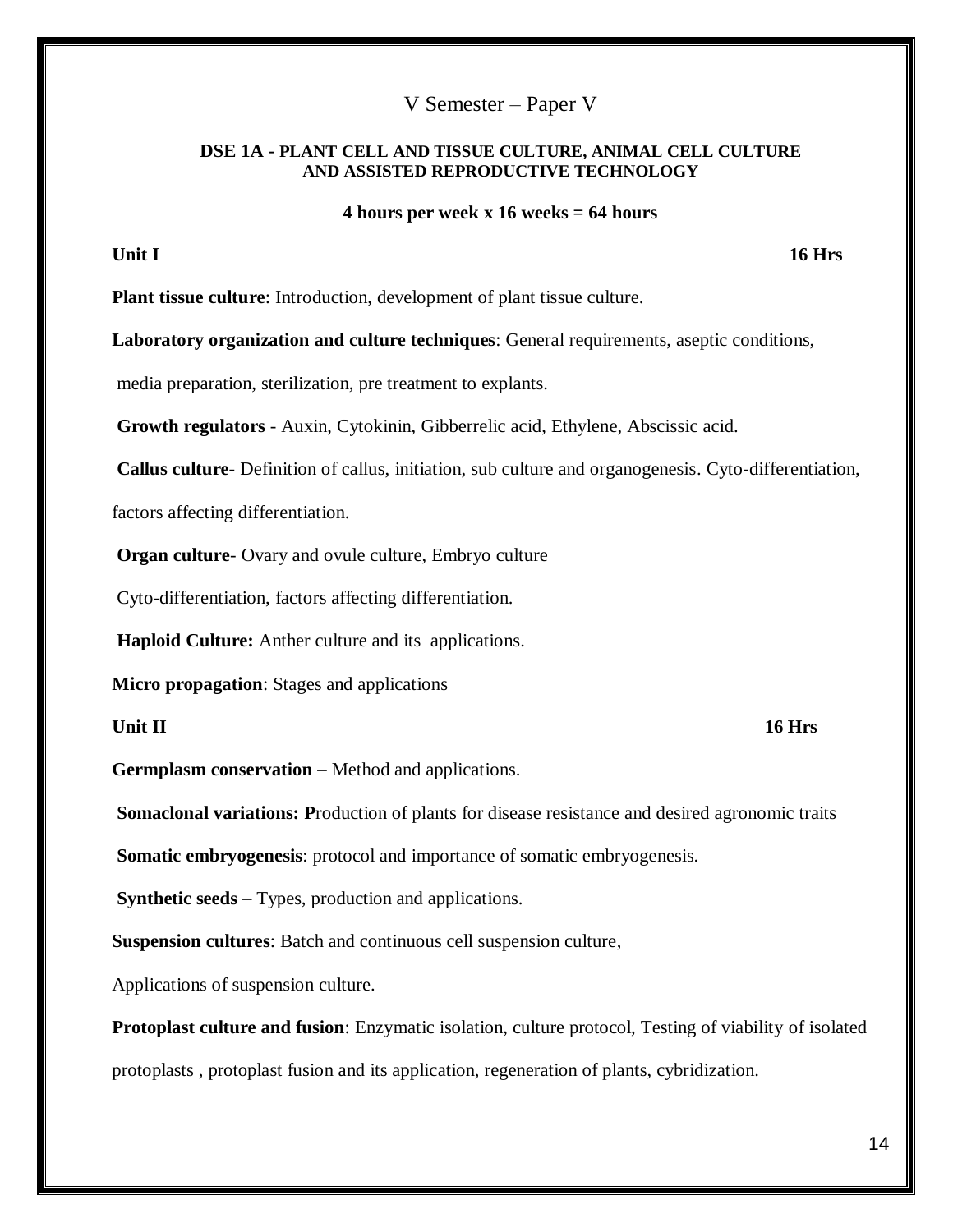## 15

## **Unit-III 16 Hrs**

**Introduction**: A brief account of importance and development of animal cell culture. Advantages and disadvantages of cell culture, laboratory facilities.

**Animal Cell culture media**: blood plasma, blood serum, serum free media and its advantages, tissue extracts, complex natural media, chemically defined media.

**Preparation of animal material**: isolation of explants.

**Disaggregation of cells and tissues**-enzymatic and mechanical methods

**Primary culture**: Definition and types - anchorage dependent and anchorage independent cells.

**Secondary culture:** Cell lines, maintenance and culture of cell lines.

**Established cell lines** – characteristic, features and examples.

**Growth factor and their functions** - EGF, NGF, Erythropoietin and PDGF.

## **Unit-IV 16 Hrs**

**Organ culture**: Isolation of embryo from mouse and hens egg.

**Whole embryo culture** eg: Chick embryo culture, plasma clot method, agar gel method, liquid culture.

**Cloning techniques** - cloning in cow and sheep.

Somatic cell fusion and its applications.

Examination of semen, Artificial insemination, superovulation, embryo transfer, invitrofertilization, GIFT, ZIFT.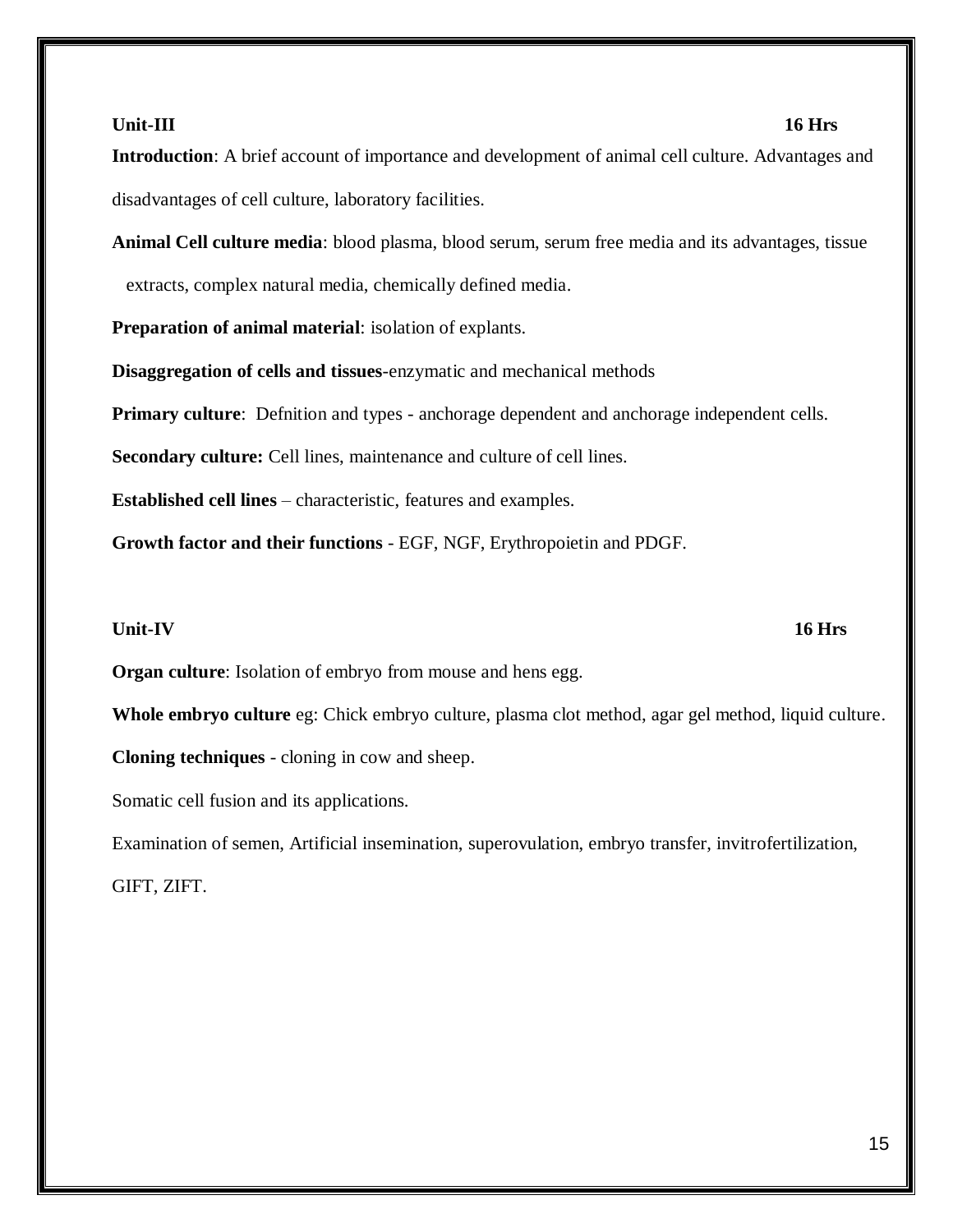## **4 hours per week x 16 weeks = 64 hours**

## **DSC-5 PRACTICAL**

- 1. Preparation of stock solution for MS Media and sterilizing agents.
- 2.Callus cultures: Choice of explants, preparation and sterilization of explants and callus induction
- 3.Subculture of callus and maintenance.
- 4.Regeneration of plants by growth regulators.
- 5.Suspension culture
- 6.Preparation of Synthetic seeds
- 7.Haploid culture
- 8.Meristem culture
- 9. Cell viability test by tryphan blue exclusion method
- 10. Isolation and staining of PMN leucocytes
- 11. Study of modern contraceptive devices
- 12. Visit to Assisted Reproductive Technology lab**.**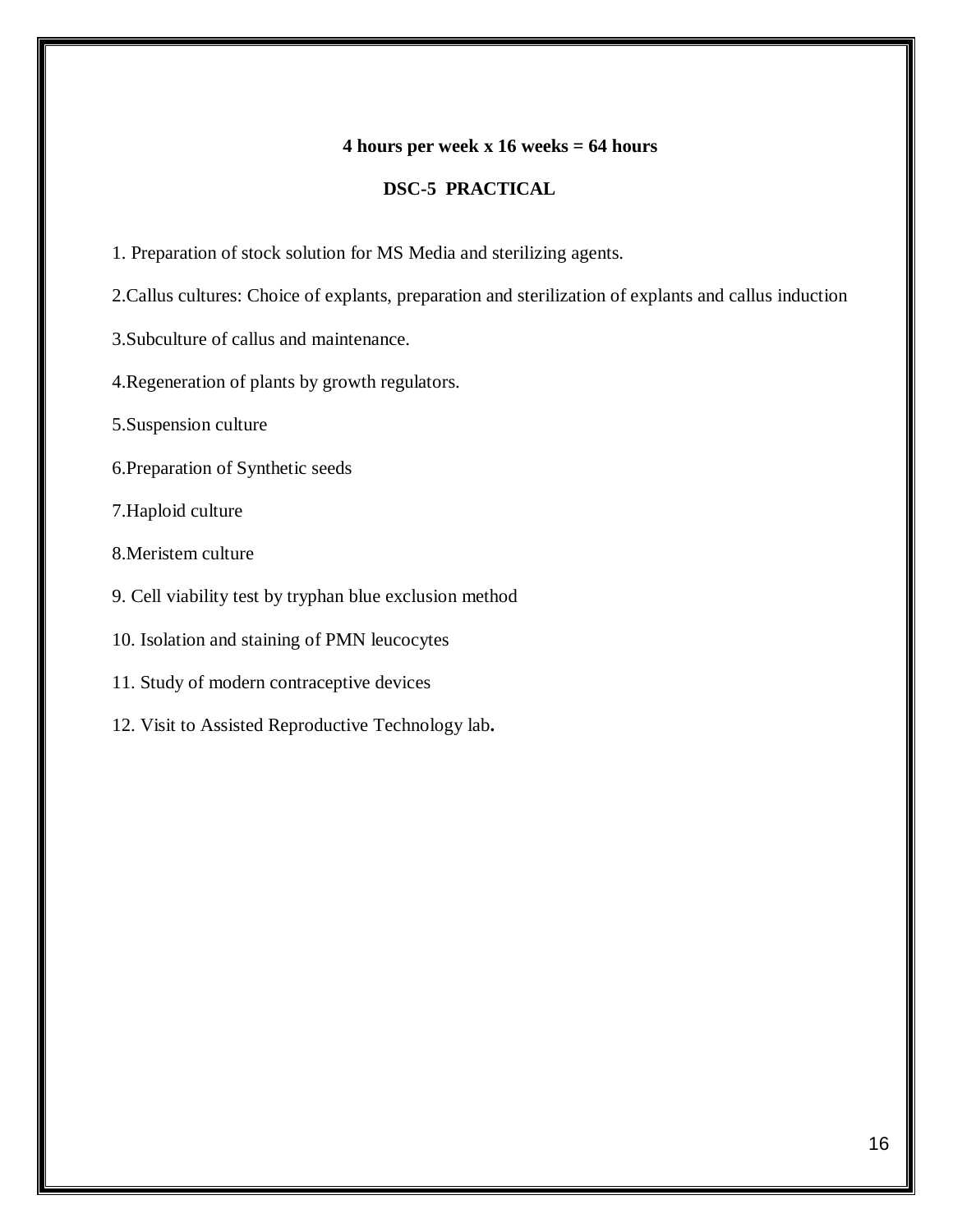## V Semester – Paper VI

## **DSE 1B : BIOINFORMATICS AND COMPUTER APPLICATIONS IN BIOLOGY 4 hours per week x 16 weeks = 64 hours**

### **Unit I 16 Hrs**

Introduction, Branches of Bioinformatics, Aim, Scope and Research areas of Bioinformatics. Biological Databases: Classification format of Biological Databases and Biological Database Retrieval System.

National Center for Biotechnology Information (NCBI): Tools and Databases of NCBI, Database Retrieval Tool, Sequence Submission to NCBI, Basic local alignment search tool (BLAST), FASTA.

## **Unit II 16 Hrs**

# Nucleotide Database, Protein Database, Gene Expression Database. Database (EMBL): Introduction, Sequence Retrieval, Sequence Submission to EMBL, Sequence analysis tools.

DNA Data Bank of Japan (DDBJ): Introduction, Resources at DDBJ, Data Submission at DDBJ.

Protein Information Resource (PIR): About PIR, Resources of PIR, Databases of PIR,

Data Retrieval in PIR.

Swiss-Prot: Introduction and Salient Features.

### **Unit III** 16 Hrs

Sequence Alignments : Introduction, Concept of Alignment, Multiple Sequence Alignment (MSA), MSA by CLUSTALW, Scoring Matrices, Percent Accepted Mutation (PAM), Blocks of Amino Acid Substitution Matrix (BLOSUM).

Molecular Phylogeny: Methods of Phylogeny, Software for Phylogenetic Analyses, Consistency of Molecular Phylogenetic Prediction.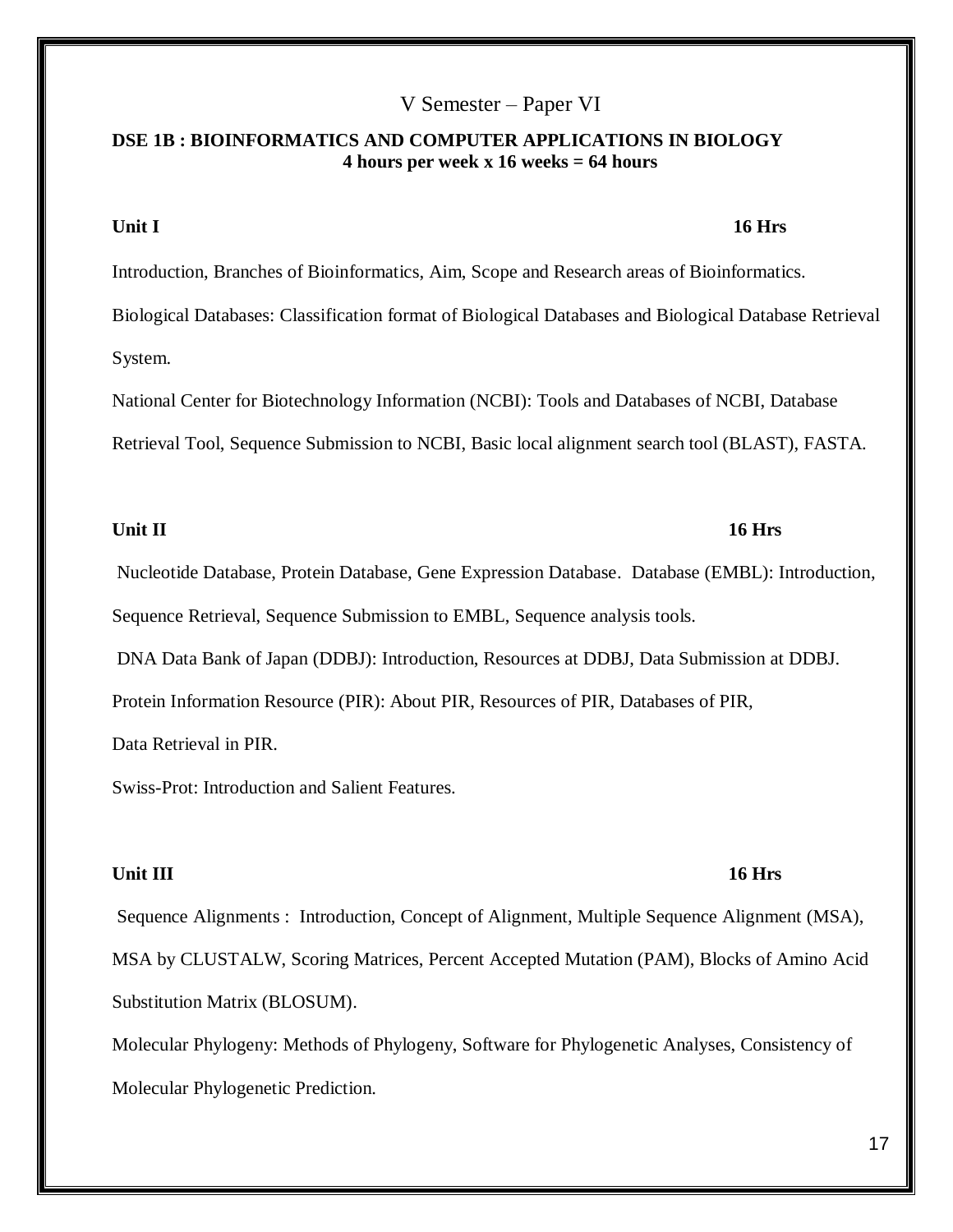### **Unit IV 16 Hrs**

Applications of Bioinformatics in various fields.

Structural Bioinformatics in Drug Discovery, Quantitative structure-activity relationship (QSAR)

techniques in Drug Design, Microbial genome applications.

Human Genome Project, Bacterial Genome Project.

## **DSE 1 B - PRACTICAL**

## **4 hours per week x 16 weeks = 64 hours**

- 1. Nucleic acid and protein databases.
- 2. Sequence retrieval from databases.
- 3. Sequence alignment.
- 4. Sequence homology
- 5. Construction of phylogenetic tree.
- 6. Visit to Biotechnology related industry/ bioinformatics centre.
- 7. Navigating to NCBI website and search of research papers through internet.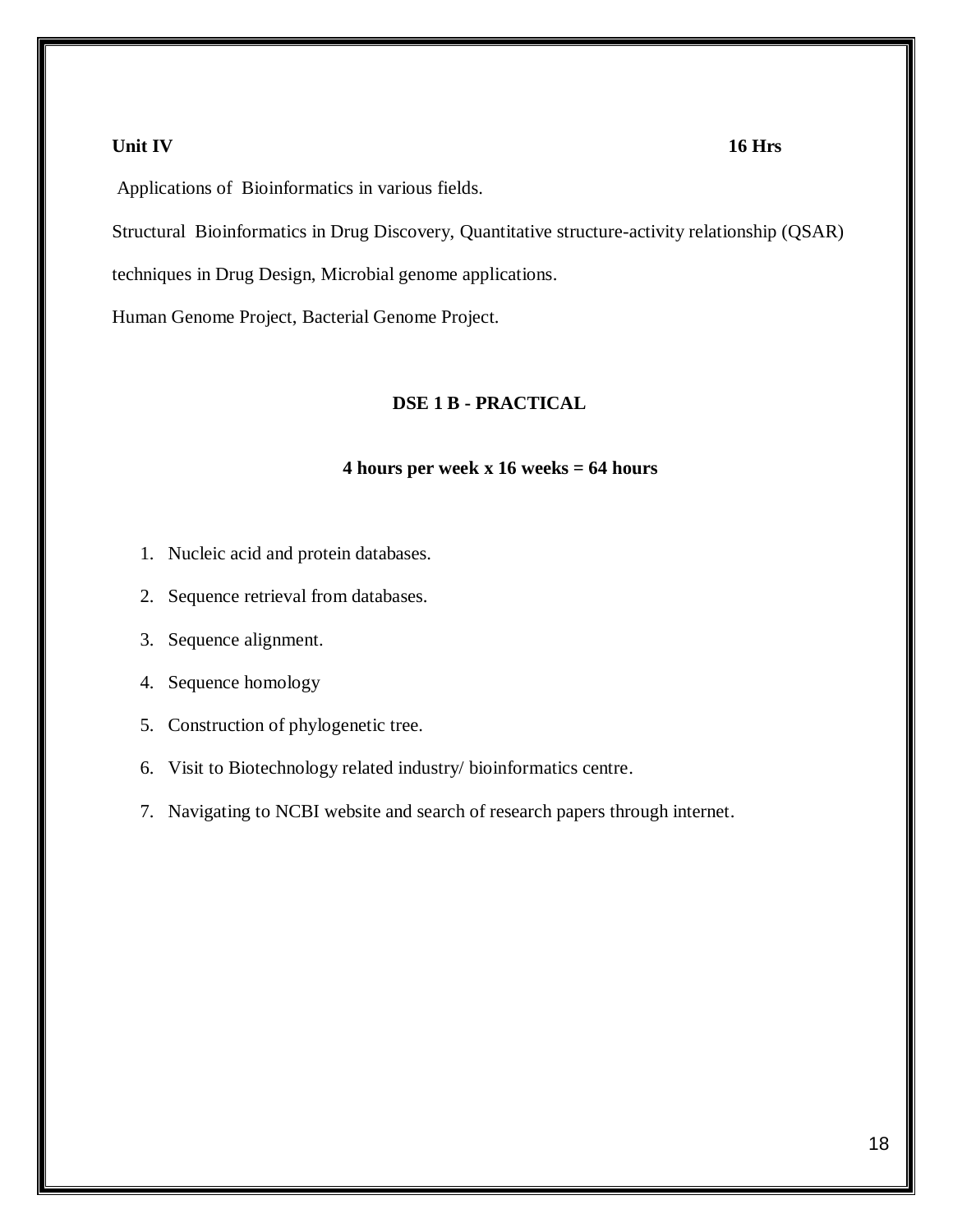## VI Semester – Paper VII

# **DSE-2A: ENIVIRONMENTAL BIOTECHNOLOGY, AGRICULTURAL BIOTECHNOLOGY AND FOOD BIOTECHNOLOGY**

## **4 hours per week x 16 weeks = 64 hours**

## **Unit-I 16 Hrs**

 **Introduction**: Pollution, types and pollutants. Major issues in environmental pollution.

**Biotechnological methods of Pollution detection:** General bioassay, cell biological methods, immunoassays, DNA- based methods and use of biosensors.

**Biotechnological methods in pollution abatement:** Reduction of CO<sub>2</sub> emission, use of algae, eutrophication, use of cell immobilisation.

**Wastewater management** - Conventional wastewater treatment methods.

**Biohydrometallurgy and biomineralization:** Bioleaching – copper, lead, uranium.

**Bioremediation and Biodegradation**: Degradation of xenobiotic compounds - simple aromatic,

chlorinated, pesticides, Creation of super bug for oil degradation

Solid waste management and its importance

**Treatment of industrial wastes**: Dairy, leather and pharmaceutical industries.

**Ecofriendly byproducts**: Biomass resource, Biogas, alcohol as fuel and biodegradable plastics.

### **Unit II** 16 Hrs

**Introduction**: Conventional crop improvement techniques and their limitations.

Future prospects of biotechnology for agriculture.

**Biological nitrogen fixation**: Nitrogen fixing microorganisms, role of nitrogenase. Mechanism of nitrogen fixation in Symbiotic and non- symbiotic organisms. Genetics of nitrogen fixation.

**Biofertilizers:** - Mass production and applications of microbial inoculants- *Rhizobium, Azospirillum, Azotobacter, Mycorhizae* ,

**Bioagents**: Introduction, production and applications - *Beauveria bassiana,Baculoviruses*  **Biological control of plant disease**: Hypovirulence, competition, antibiosis, mycoparasitism**.**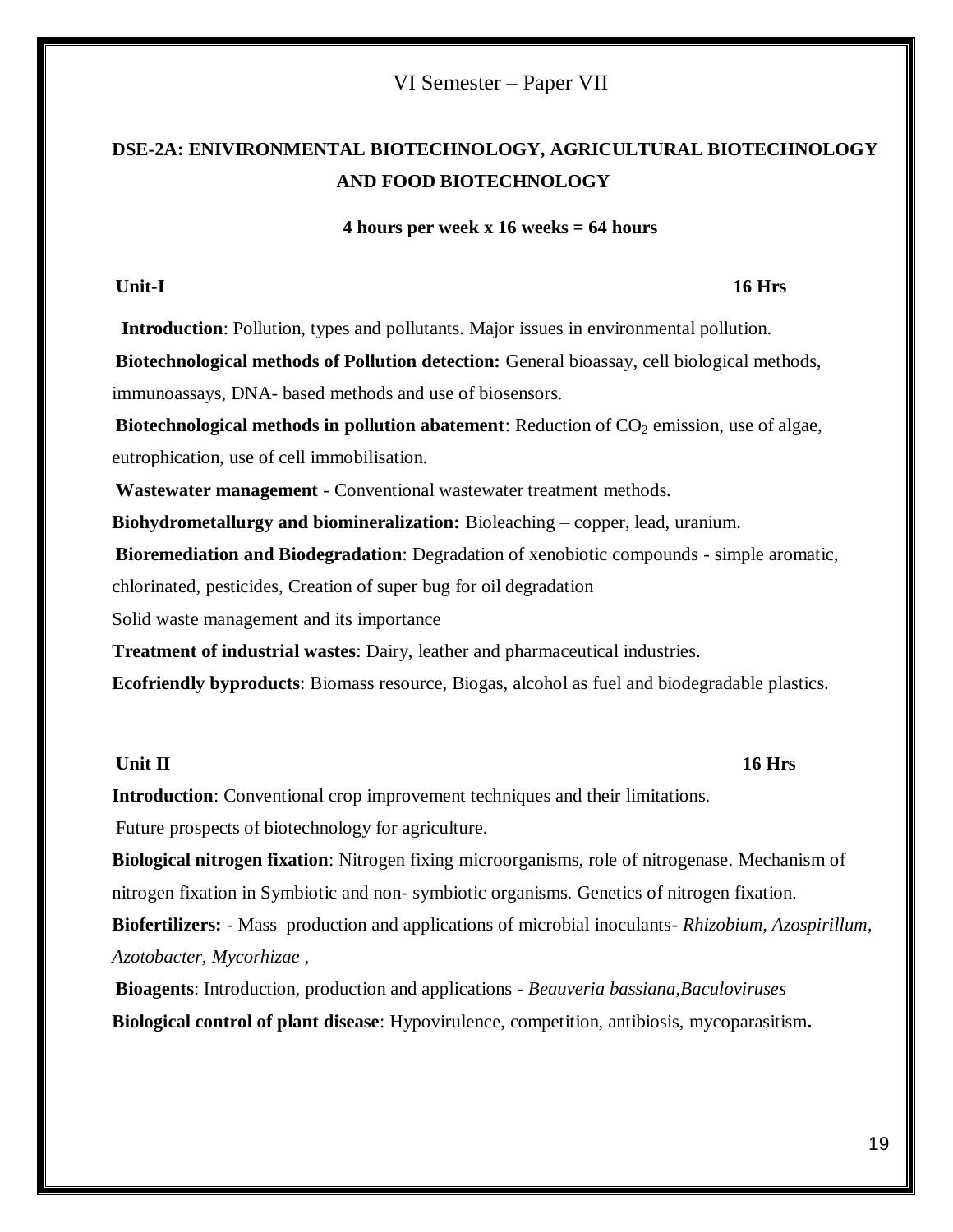### **Unit III** 16 Hrs

**Genetic engineering of crop plants**: Gene transfer techniques - Agrobacterium mediated, Electroporation, Lipofection, Microinjection, Biolistic, Ultrasonication.

**Transgenic plants** – Production of BT cotton, herbicide tolerant and virus resistance plants Transgenic animals for the production of biopharmaceuticals.

Principles of Integrated Pest Management (IPM).

## **UNIT IV 16 Hrs**

**Food preservation** - Definition, types and conventional methods.

**Food spoilage** – Definition and types.

**Food processing**: enzymes involved in food processing.

**Biotechnology in diary industry**- Cheese production, yogurt, kefir, koumis.

Biotechnological approaches of fruit ripening and its manipulation, Role of ACC synthase.

**Genetically modified food**- golden rice, transgenic potatoes and transgenic fish.

**Agro food processing:** forming village clusters and establishing food storage.

Green , white, yellow and blue revolutions.

Post –harvest technology and value edition.

Food safety and microbial standards of food.

Social, legal and ethical aspects of GM food.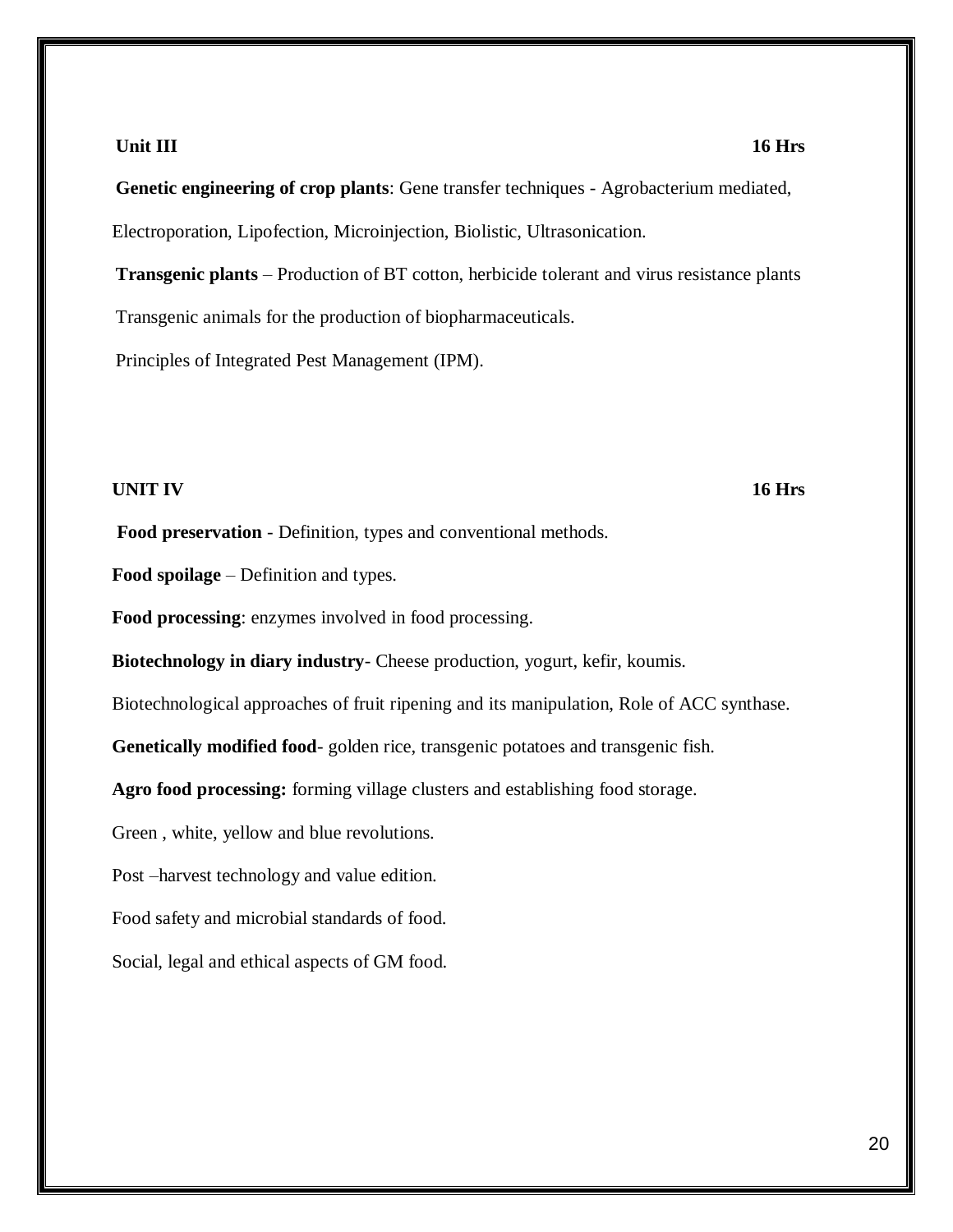## **DSE-2A: PRACTICALS**

## **4 hours per week x 16 weeks = 64 hours**

- **1.** Analysis of Sewage water sample for BOD.
- 2. Estimation of Toxic chemicals in sewage water sample for  $-CO<sub>2</sub>$ , H<sub>2</sub>S.
- 3. Estimation of Toxic chemicals in sewage water sample for Residual Chlorine, Chloride.
- 4. Invitro antagonism.
- 5. Identification of microbial flora in sewage sample.
- 6. Inoculation with Rhizobium and observation for root nodulation.
- 7. Biofertilizer and biocontrol formulations.
- 8. Preparation of wine.
- 9. Estimation of percentage of alcohol.
- 10. Isolation of casein, lactalbumin, lactose from milk.
- 11. Qualitative analysis of some common food adulterants.
- 12. Entrapment of yeast for enzyme action and estimation of invertase activity.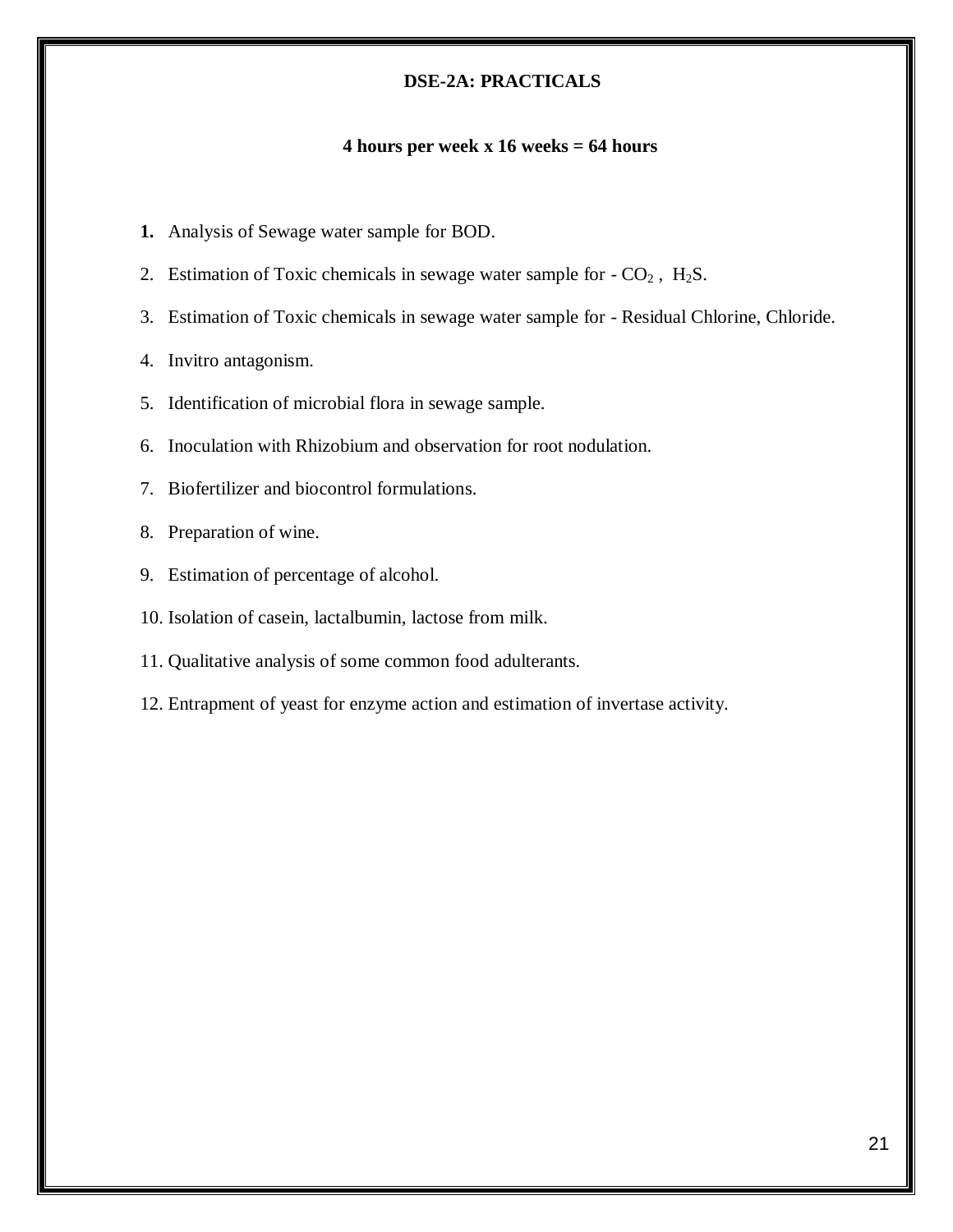## VI Semester – Paper VIII

## **DSE 2B: INDUSTRIAL BIOTECHNOLOGY**

## **4 hours per week x 16 weeks = 64 hours**

## **Unit I 16 Hrs**

Introduction to industrial Biotechnology, basic principles of fermentation technology. Screening and Isolation of Microorganisms, maintenance of strains, strain improvement (Mutant Selection, Recombinant DNA methods).

**Fermentation Media**: Natural and Synthetic Media, Sterilization techniques- Heat, Radiation and Filtration methods.

**Fermentation Process**: Aeration, Agitation, Temperature regulation and Foam control.

## **Unit II 16 Hrs**

**Types of Fermenters** - Typical, Airlifit, Tower and Bubble-up Fermenters.

**Type of Fermentation**: Solid State, Submerged fermentation and continuous fermentation. Immobilized enzyme and cell bioreactors.

**Production of Microbial products** - Brief account of the following products obtained by industrial Microbiological fermentation- Alcohol, Alcoholic Beverage-Beer, Organic acid-Citric acid, Antibiotic-Penicillin, Amino acids-Glutamic acid and Vitamin-B12.

## **UNIT III** 16 Hrs

Brief account of steroid biotransformation.

**Enzyme Biotechnology:** Characteristics of enzymes, Industrially produced enzymes-amylases. **Industrial enzymes** - Detergents, Leather, Beverage, food and pharmaceuticals.

Bioreactors for enzyme production-stirred tank, membrane reactors and continuous flow reactors.

**Fermented Foods**: Yoghurt, Buttermilk, Idli, Dosa, Cheese, Tempeh.

**Microbial Foods**: Single cell proteins (SCP), Single cell oils (SCO) .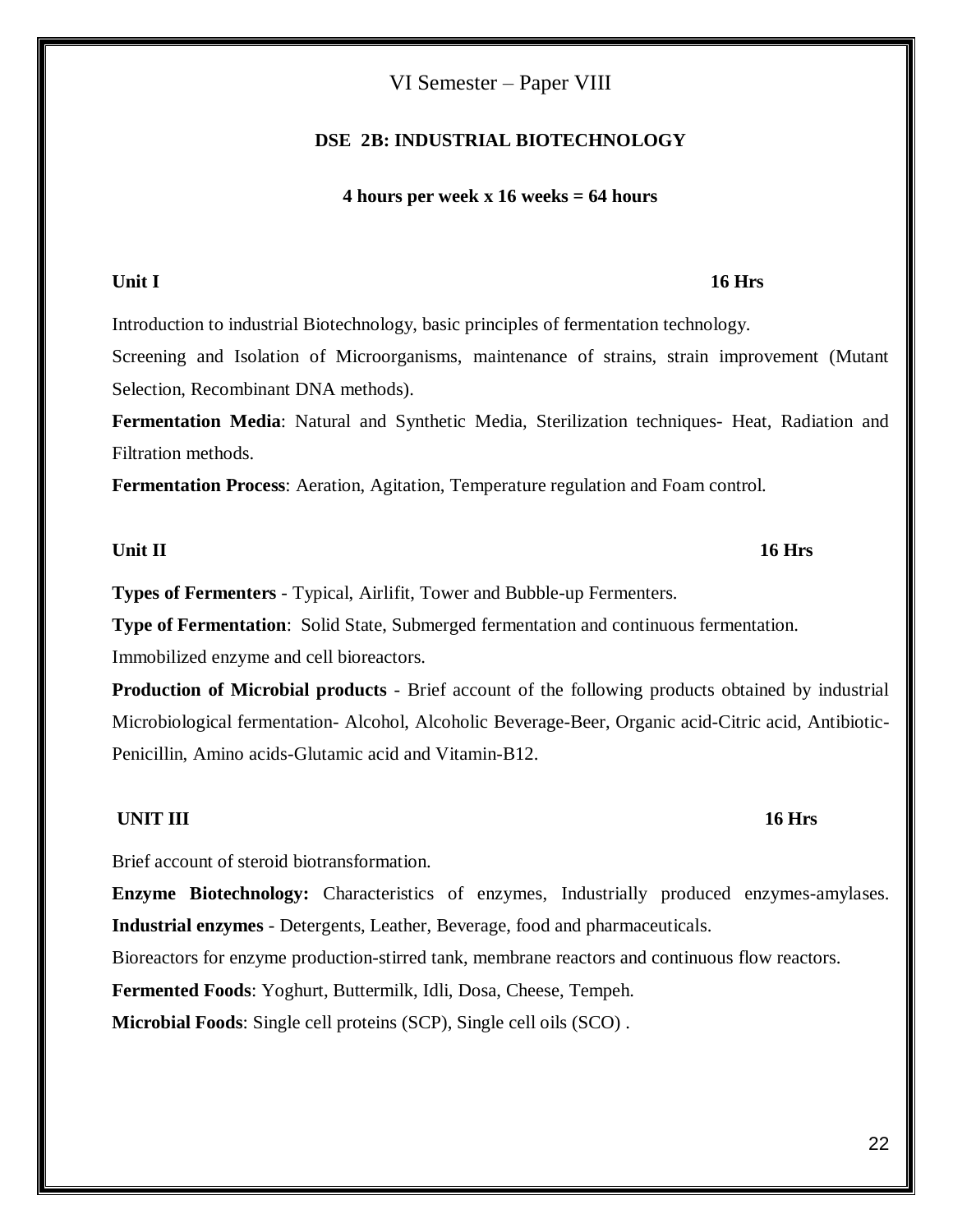## **Unit 1V 16 Hrs**

Plant cell suspension culture for the production of food additives-Saffron and Capsaicin .

Technique: of mass culture of Algae-Spirulina, Chlorella.

Microbial polysaccharides and polyesters: production of xanthenes gum and polyhydroxyalkanes (PHA).

## **DSE 2B PRACTICALS**

### **4 hours per week x 16 weeks = 64 hours**

- 1. Algal and fungal culture- Spirulina, Agaricus, Yeast and Aspergillus.
- 2. Estimation of citric acid from Aspergillus.
- 3. Estimation of lactic acid.
- 4. Immobilization of Yeast cells.
- 5. Preparation of wine.
- 6. Estimation of Alcohol by Specific gravity method.
- 7. Immobilization of enzymes-

(Invertase can be obtained from yeast cells and observed for its activity).

8. Mushroom cultivation- Oyster Mushroom cultivation.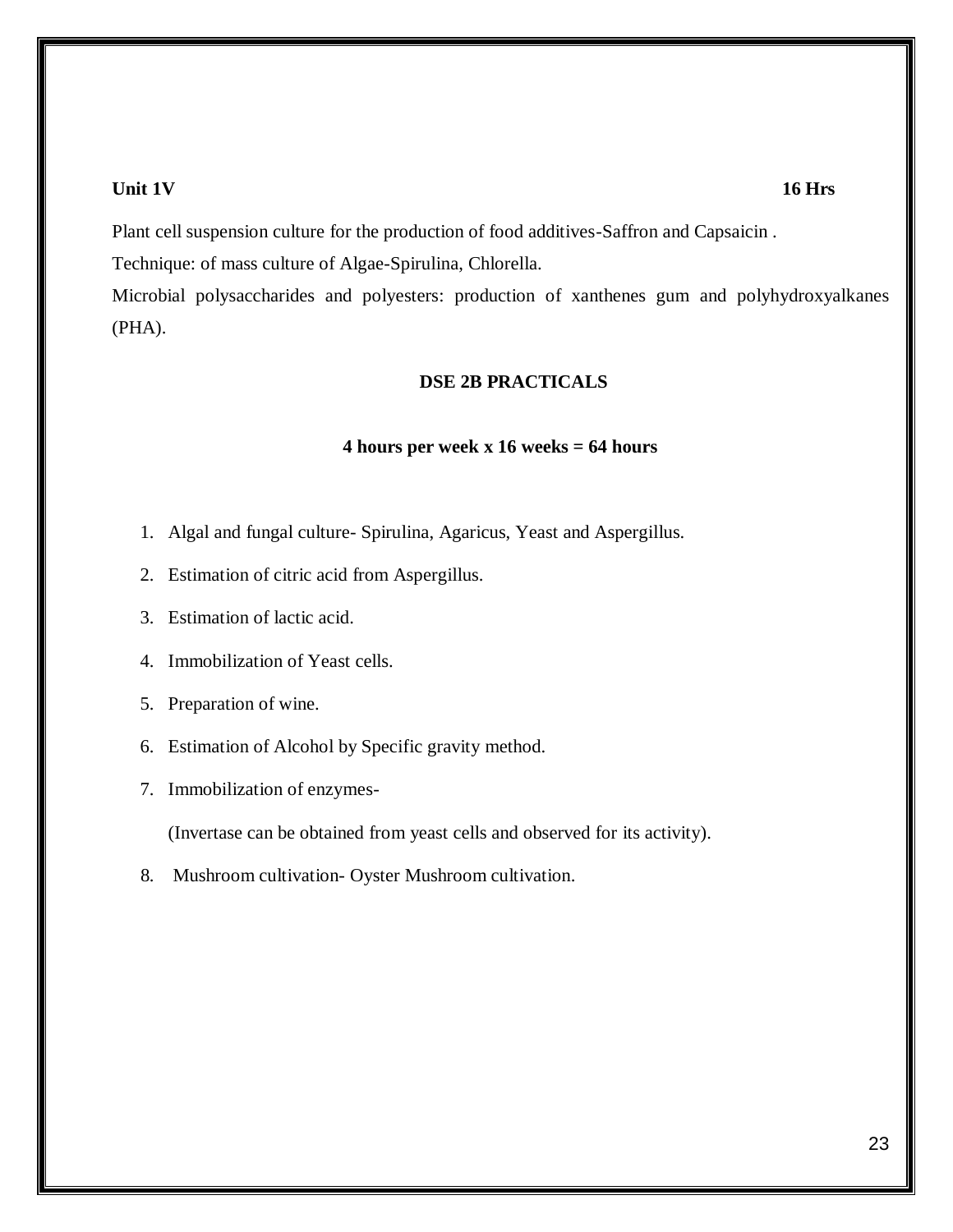# **SEC 1: MICROBIAL TECHNOLOGY**

## **2 hours per week x 16 weeks = 32 hours**

# **Unit-I 8hrs**

Introduction to Biotechnological importance of microorganisms. Outline of metabolic pathways involved in microbial products, primary and secondary metabolites and their applications.

**Biomass production** – Bacteria, fungi and algae.

# **Unit-II 8 Hrs**

**Kinetics of microbial growth and product formation:** Phase of cell growth in batch cultures and continuous culture, Substrate and product inhibition on cell growth and product formation. **Use of Immobilized cell**: Introduction, methods of immobilization of microbial cells and applications **Bioreactors**: Types and Uses.

## **Unit-III 8Hrs**

**Microbial Production**: vitamins (vit-C), enzymes (Amylase), organic acids (citric acid),amino acids (glutamicacid),polysaccharides (xanthan),growth regulators (auxins), antibiotics (penicillin), Alcohol (ethanol).

**Mushroom cultivation** –Oyster mushroom cultivation by paddy straw cultivation method.

## **Unit-IV 8Hrs**

**Downstream processing :** Introduction, Cell disruption– mechanical, enzymatic and chemical methods.

**Isolation of products -**Adsorption, liquid-liquid extraction, membrane separation – ultrafiltration and reverse osmosis, dialysis, precipitation of proteins by different methods.

Principles and types of different methods of drying. Outline of Chromatographic methods.

## **SEC 1: PRACTICALS 2 hours per week x 16 weeks = 32 hours**

- 1. Identification of Biotechnologically important microbes: E coli, Yeast, Spirulina.
- 2. Lab cultivation of Mushroom.
- 3. Estimation of total acids in wine sample or proximate analysis of wine sample.
- 4. Lab cultivation of spirulina.
- 5. Study of commercial microbial products SCP, Microbial flavours, antibiotics
- 6. Visit to Biotechnology related industry or Research institution.